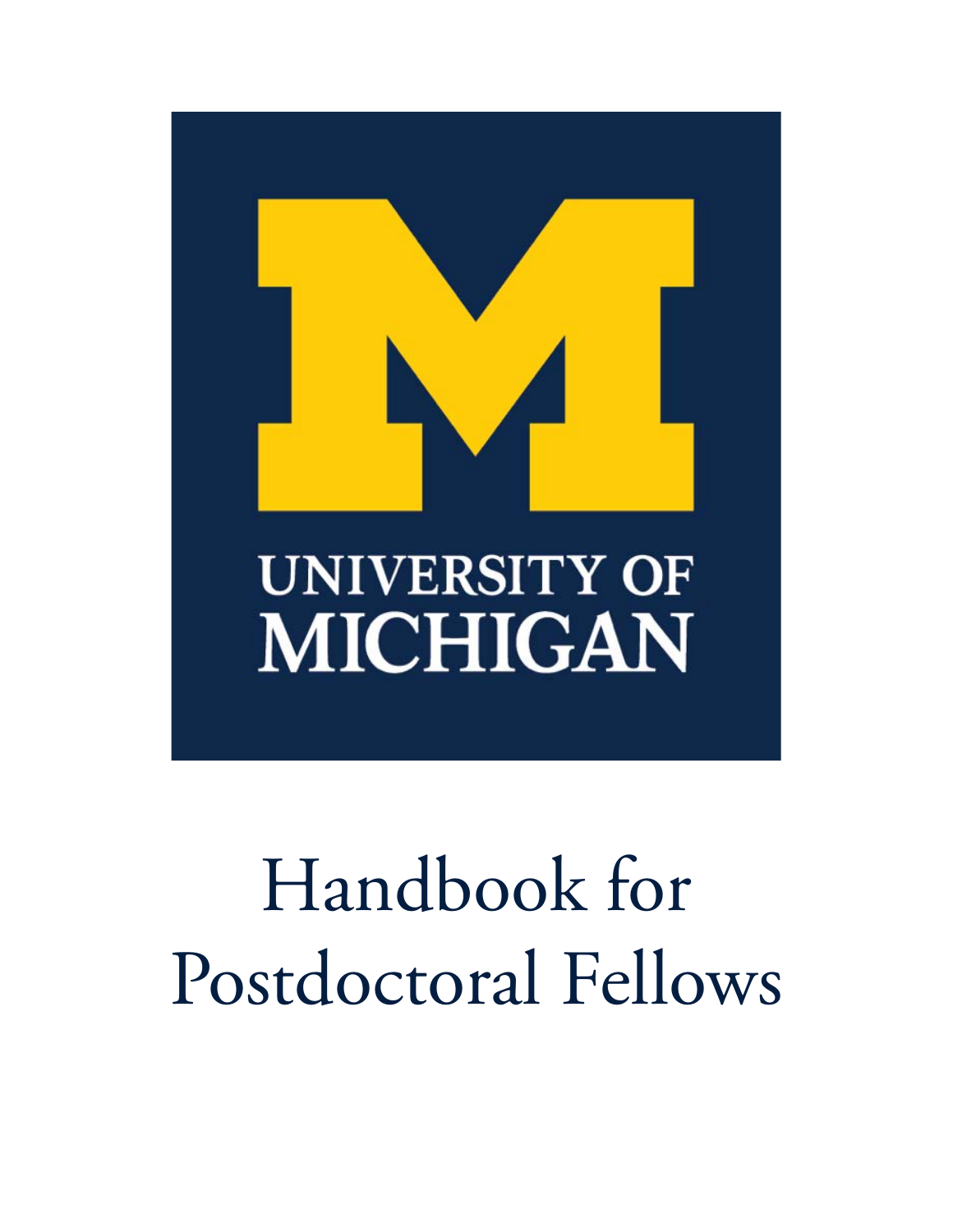## Table of Contents

## New Postdoctoral Fellow Arrival Checklist, 4 University of Michigan Postdoctoral Association, 5

UMPDA Board, 5 Social Events, 5 Career Development Calendar, 5

#### Need Help?, 6

U-M Faculty and Staff Assistance Program, 6 UMMS Employee Assistance Program, 6 Immigration/VISA Issues, 6 Postdoctoral Ombuds for Dispute Resolution, 6 U-M Academic Human Resources Dispute Resolution Policies, 6

#### Salary and Benefits, 7

General Guidelines, 7 Fellowship Classifications and Pay, 7 Health Insurance, 7 Enrollment for Benefits, 8 Paid Time Off, 8

## Resources, 9

 General, 9 Computer and Training Information, 9 Health and Well Being, 10 Other, 11

#### Living in Ann Arbor, 13

Relocating and Settling In, 14 Transportation, 14 For Partners, Spouses and Families, 14 Parks and Recreation, 15 Arts and Entertainment, 16 Local News and Information, 16

#### **Appendix, 17**

I. Compact Between Postdoctoral Appointees and Their Mentors, 17 II. Individual Development Plan for Postdocs, 21 III. Annual Evaluation for Research Fellows, 26 VI. Excerpt from the University of Michigan *Standard Practice Guide*, 29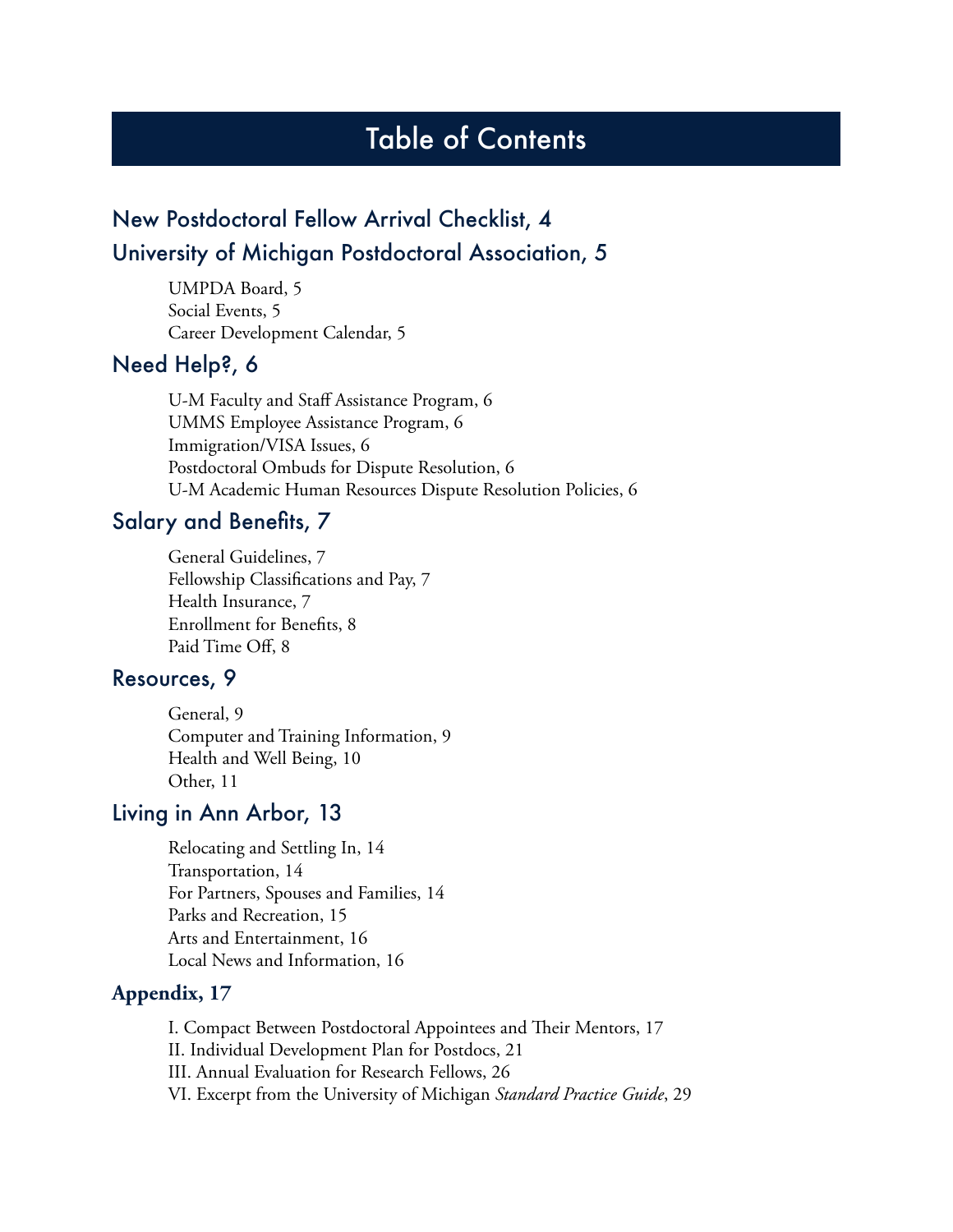#### Greetings,

Welcome to the University of Michigan. We hope orientation and the enclosed information ease your transition to working and living in Ann Arbor.

In addition to information about both the University of Michigan and our town, this handbook includes information on housing, campus resources and childcare. Please also review information about the U-M-Postdoctoral Association. You are a new member!

Enjoy your training at the University and living in Ann Arbor. We are happy to welcome you to our community of scholars.

Sincerely,

Peter F. Hitchcock Professor of Ophthalmology and Visual Sciences and Professor of Cell and Developmental Biology Associate Dean for Academic Programs and Initiatives, Rackham Graduate School

Michele S. Swanson Professor of Microbiology and Immunology Director, UMMS Office of Postdoctoral Studies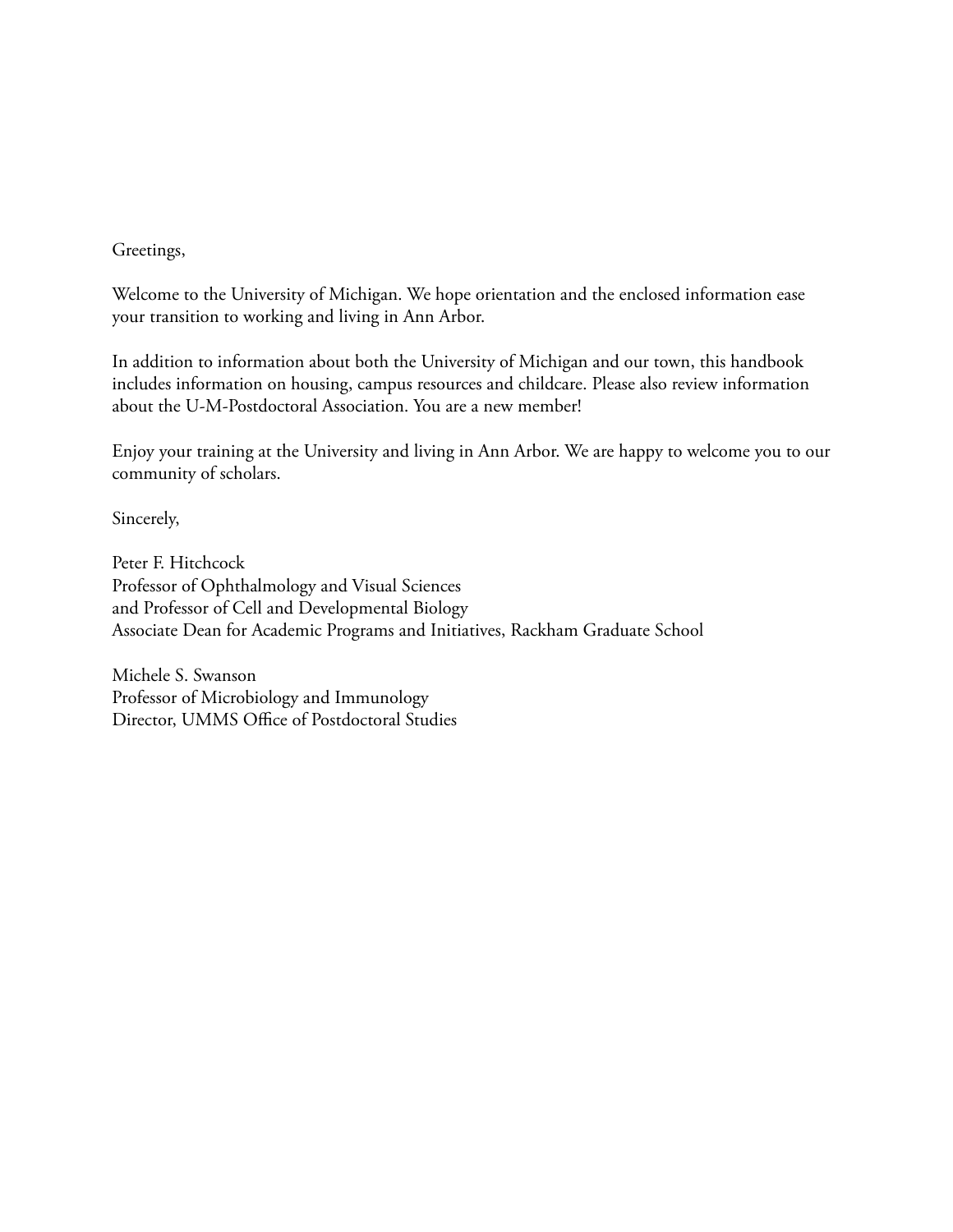## New Postdoctoral Fellow Arrival Checklist

Welcome to the University of Michigan! As you get settled on campus, please consider the following:

- **Check in with PI.** Meet your colleagues and check out your work area.
- **Check in with Department Administrator for** 
	- Employment paperwork (remember to bring identification such as your passport or birth certificate)
	- U-M ID number and uniqname (which you need for U-M e-mail)
	- MCard ID application
	- Keycard access forms for your building
	- Ask about other department-specific procedures
- **Go to MCard Office to get your MCard ID.** Locations at Med Inn Building, Central Campus Recreational Building, Student Activities Building, Pierpont Commons and Wolverine Tower.
- **Enroll in U-M benefits.** You have **30 days** from your start date to enroll! Registration is online through Wolverine Access. Refer all questions to the Benefits Office: 734-615-2000
- **Read the relevant portions of the** *Standard Practice Guide* to make certain you understand the U-M policies regarding Postdoctoral Research Fellows. See particularly the Appendix and http://spg.umich.edu/policy/201.19
- **Visit Parking and Transportation Services** if you need a parking permit.
- **International Postdocs:** Check in with the International Center immediately for the assistance you will need with
	- Information on Social Security numbers and cards
	- Visa and tax treaty forms
	- Updating benefits/insurance (if required for your visa)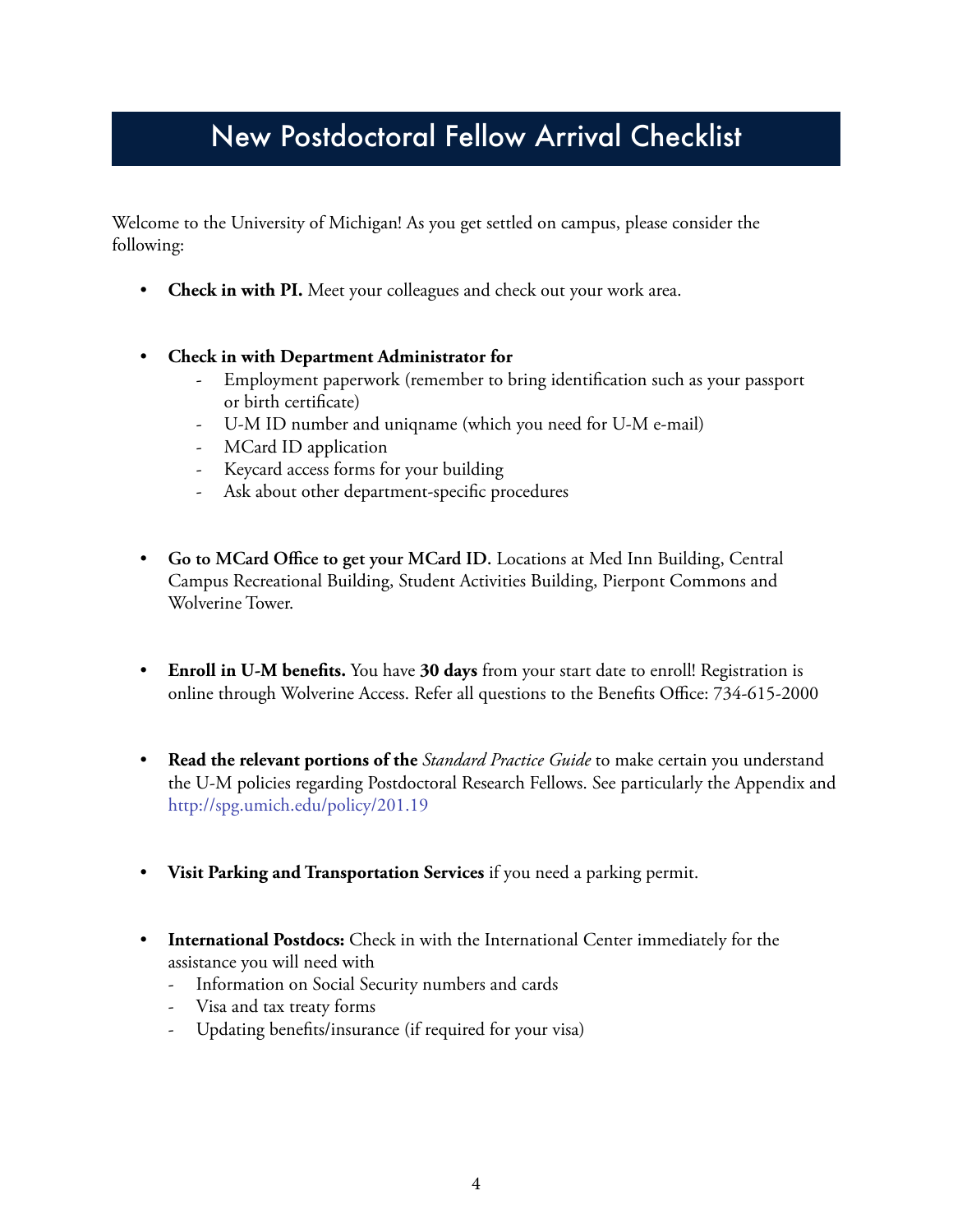## University of Michigan Postdoctoral Association

The University of Michigan Postdoctoral Association (UMPDA) is a volunteer organization whose main objective is to represent the interests and issues of postdoctoral fellows at the University of Michigan. This organization is dedicated to bridging the training gap between the individual's research laboratory and the changing culture of sciences and scholarship. http://sitemaker.umich.edu/umpda/home

The goal of the UMPDA is to augment the professional development provided by faculty mentors and to serve as a forum to identify and address specific needs of all postdoctoral fellows at the University of Michigan.

## UMPDA Board

The UMPDA board meets on the second Friday of every month at 9:00 am in 2955 Taubman Health Sciences Library in the Medical School's Graduate and Postdoctoral Studies Lounge.

Everyone is welcome to attend and get involved! Check the website for the most up-to-date meeting information: http://sitemaker.umich.edu/umpda/pda\_events

Contact the board via e-mail: umpdaboard@umich.edu

#### Social Events

The UMPDA hosts a social event every month. This is typically a happy hour or coffee networking event. Keep an eye on the calendar at http://sitemaker.umich.edu/umpda/pda\_events, and look for e-mails from the UMPDA for details about these events.

#### Career Development Calendar

The Office of Postdoctoral Studies and UMPDA schedule a curriculum of career development events each semester. These events are designed to help postdocs identify career paths and gain the skills necessary to succeed in the career of their choosing. Events typically take place on the 3rd Thursday of each month in either the South or West Lecture Hall of Med Sci II unless otherwise noted. For a complete list of this semester's events, visit

http://www.med.umich.edu/postdoc/current/calendar.html

If you have suggestions or requests for career development topics or speakers, please e-mail the UMMS Office of Postdoctoral Studies at postdocoffice@umich.edu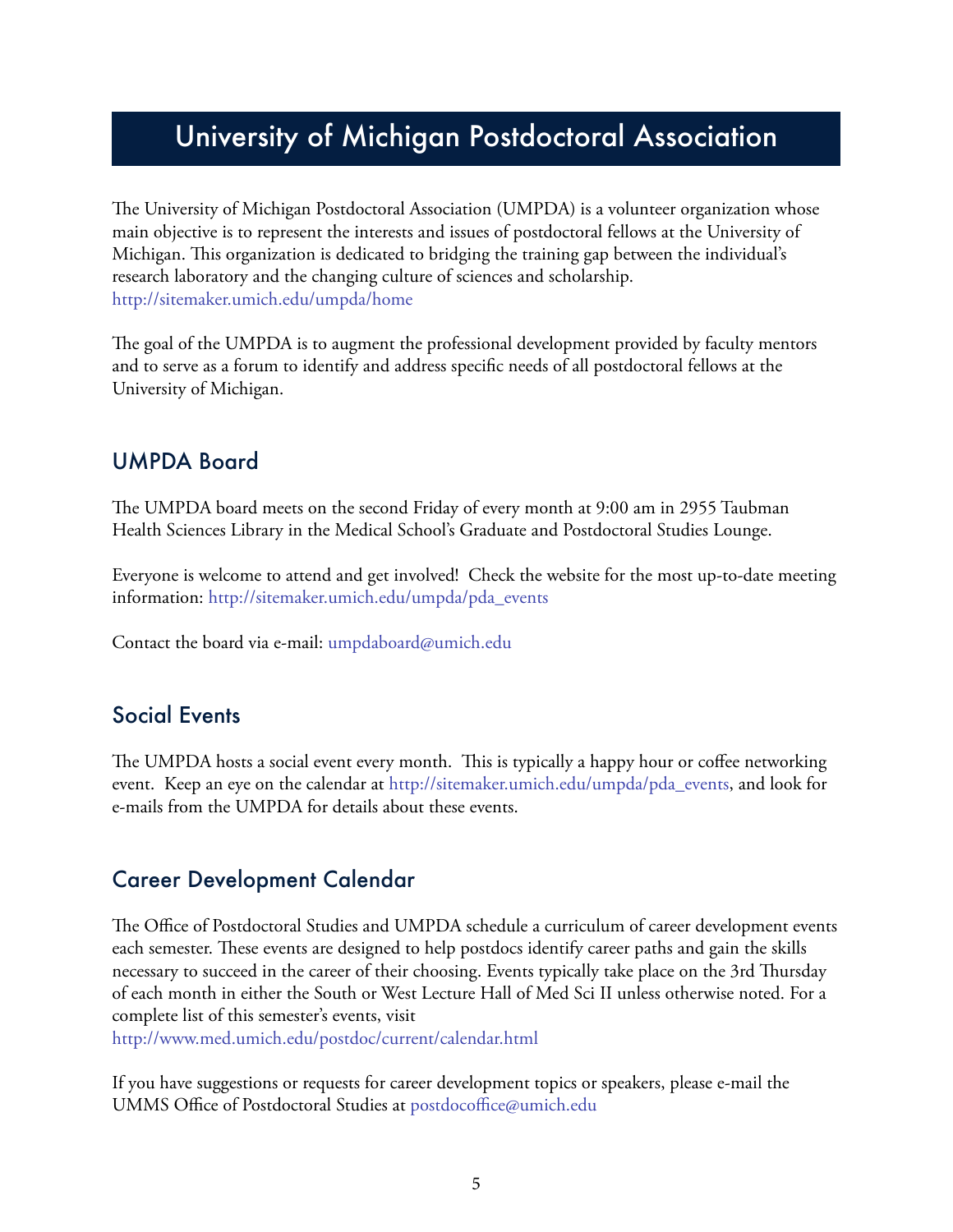## Need Help?

Resources are available to help with work-related or personal issues (free and confidential):

## U-M Faculty and Staff Assistance Program

#### http://www.umich.edu/~fasap

FASAP is a University of Michigan program that offers a number of services designed to help all staff, faculty, and their immediate family members with personal difficulties encountered at both work and home.

## UMMS Employee Assistance Program

#### http://hr.umich.edu/mhealthy/programs/mental\_emotional/eap.html

An additional program for those at the Medical School is the Employee Assistance Program (EAP), a confidential, no cost service for faculty, staff, and their families. Their goal is to inspire ongoing individual and organizational development, while contributing to the health and well-being of the Health System community.

#### Immigration/VISA Issues

#### http://internationalcenter.umich.edu/

Assistance on immigration issues is available through the International Center located at 603 East Madison, Ann Arbor, MI or call 734-764-9310.

## **If you need help resolving a dispute**

#### **Postdoctoral Ombuds for Dispute Resolution**

#### http://www.rackham.umich.edu/policies/dispute\_resolution/

The Postdoctoral Ombuds is a confidential, impartial, informal and independent resource for information or dispute management that serves postdoctoral fellows at the University of Michigan. The Ombuds provides an environment where postdocs can obtain information, review options and resolve problems. The Ombuds is not compelled to report the details of your conversation at any time. Contact Darlene Ray-Johnson: rayj@umich.edu or (734) 936-1647

#### **U-M Academic Human Resources Dispute Resolution Policies**

http://hr.umich.edu/acadhr/researchfellows/dispute.html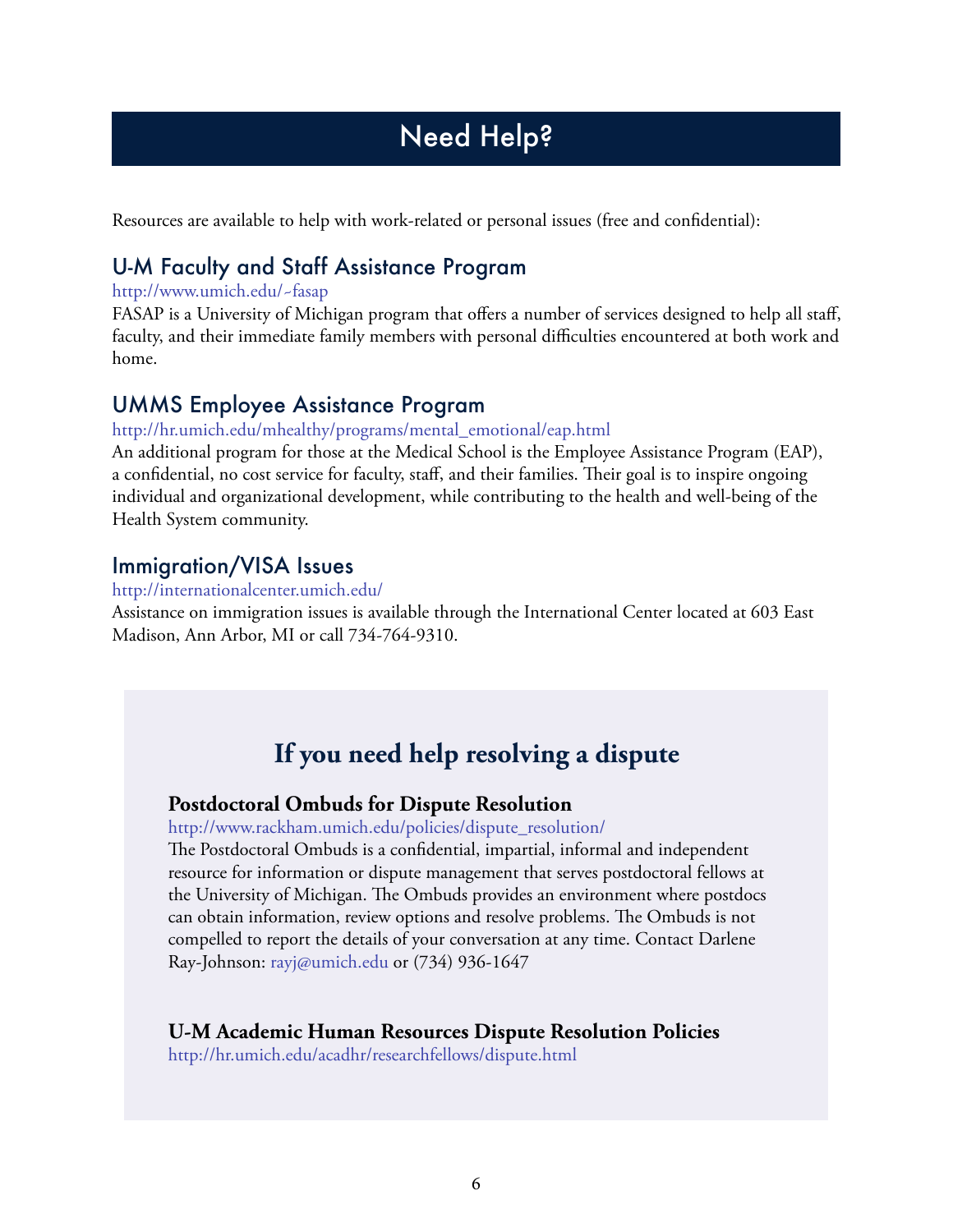## Salary and Benefits

## General Guidelines

The most complete listing and detailed description of the salary, benefits, vacation days, sick leave and other compensation available to postdoctoral fellows is located on the website of Academic Human Resources: http://hr.umich.edu/acadhr/researchfellows/index.html

Research fellows receive appointments that are of limited duration (i.e., with a specific end date). These appointments are provided to individuals who have received a terminal degree, and who are receiving advanced research training while participating in research or scholarly activities. At the University of Michigan, Postdoctoral Fellows are defined as mentored trainees that are no more than five years beyond the receipt of a terminal degree. Time taken off for other training or employment does not count toward this five-year limit. The duration of your appointment is at the discretion of your department, and is based on your scientific progress and the regulations outlined by your funding sponsor.

## Fellowship Classifications and Pay

#### **Scholar Trainee**

Individuals are paid a stipend, regardless of the funding source, and effort is solely devoted to research training activity. Such stipends may be charged to institutional or individual training grants, external fellowships or other University funds.

#### **Employee Trainee**

Individuals are paid as salaried employees, regardless of the funding source, for providing a service. This generally occurs when the individual's training is accomplished through meeting a work obligation and providing service to a sponsored contract. The appointments of such individuals will show an appropriate percentage of effort and a "salary payment."

## Health Insurance

All fellows may enroll themselves and their dependents in one of the following health plans, which will be at the same rates paid by other employees.

#### **Medical Plan Options**

- U-M Premier Care
- Health Alliance Plan HMO
- Priority Health HMO
- Blue Cross/Blue Shield PPO
- Comprehensive Major Medical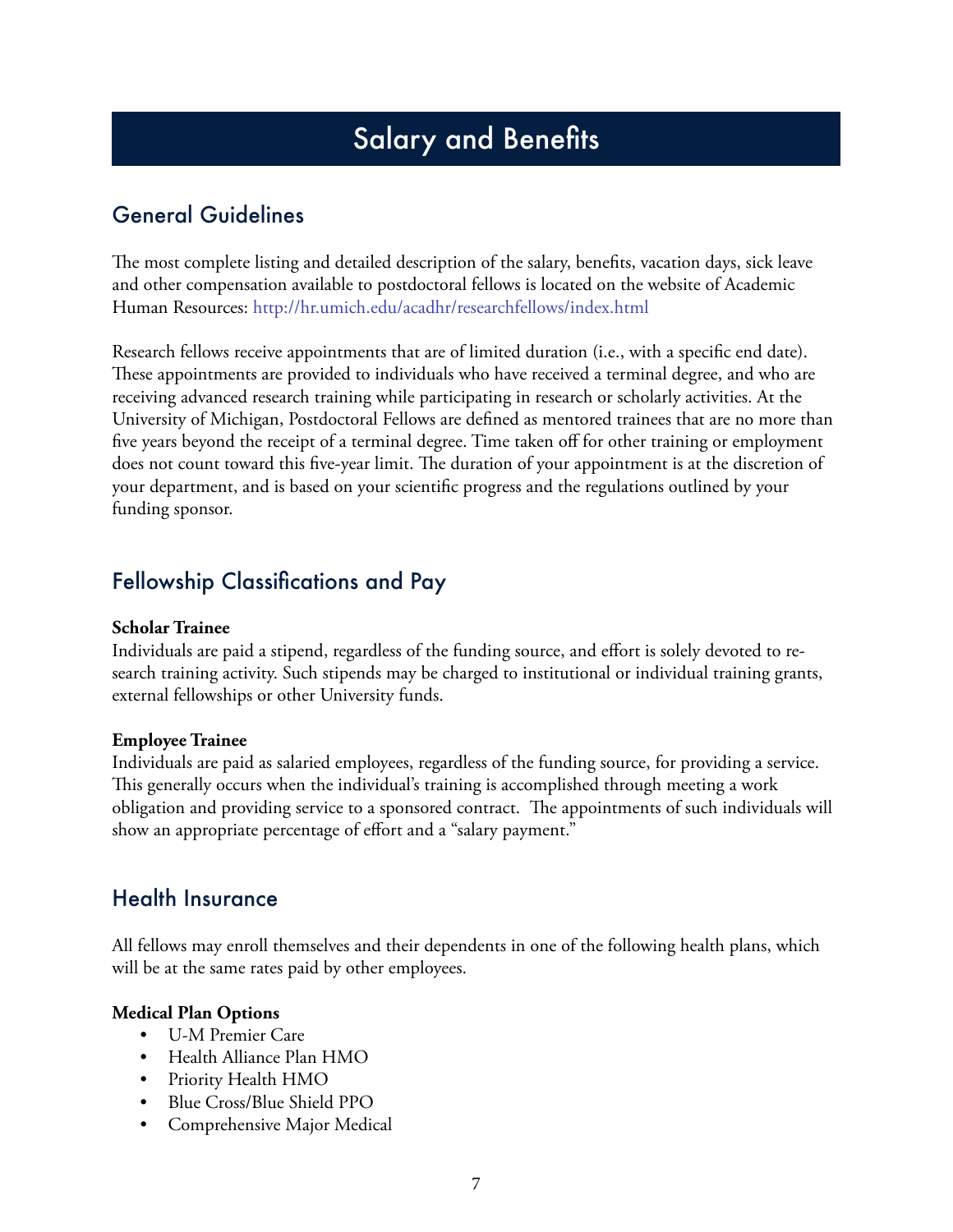#### **InformedRX/SXC Prescription Plan**

Medications are divided into three tiers with three levels of co-pay.

#### **Delta Dental Plans**

There are three different plans available with varied coverage and cost.

#### **Optional Benefits**

In addition to the medical, dental and prescription coverage, there are additional optional benefits that are available to postdoctoral fellow for life insurance, legal costs and vision care.

## Enrollment for Benefits

*Enrollment in benefits described above must be completed within 30 days of starting your appointment. Benefits selections may only be changed during the annual open enrollment period in the fall, or following changes in family status. You can select your benefits and enroll by simply doing the following:*

- 1. Review your e-mail notification to enroll.
- 2. Log on to Wolverine Access: http://wolverineaccess.umich.edu
- 3. Select Employee Self Service, then click on Benefits and then select Benefits Enrollment.
- 4. Review benefits coverage for you and your dependents (if applicable).
- 5. Select the options of your choice.

## Paid Time Off

#### **Holidays**

No minimum appointment is required. All University holidays observed during the appointment period are paid if receiving a salary. \*Scholar trainees may have different specifications. Please see your department administrator regarding your specific training grant.

#### **Season Days**

Research fellows may be granted time off without loss of their regular compensation on several season days if their department is closed. These season days may include the four working days that fall between the University-observed holidays of Christmas Day and New Year's Day, subject to regulations prescribed by the University.

#### **Sick Time**

Up to three weeks/year of paid sick time is provided if you are unable to perform responsibilities due to personal sickness or injury. This includes absences due to pregnancy or a chronic medical illness.

#### **Vacation**

One month (22 workdays) is provided per year. Part-time fellows, or those appointed for at least six months but less than a year, shall receive a prorated vacation allowance. Vacation times must be taken during the annual appointment period. No pay in lieu of time off will be provided.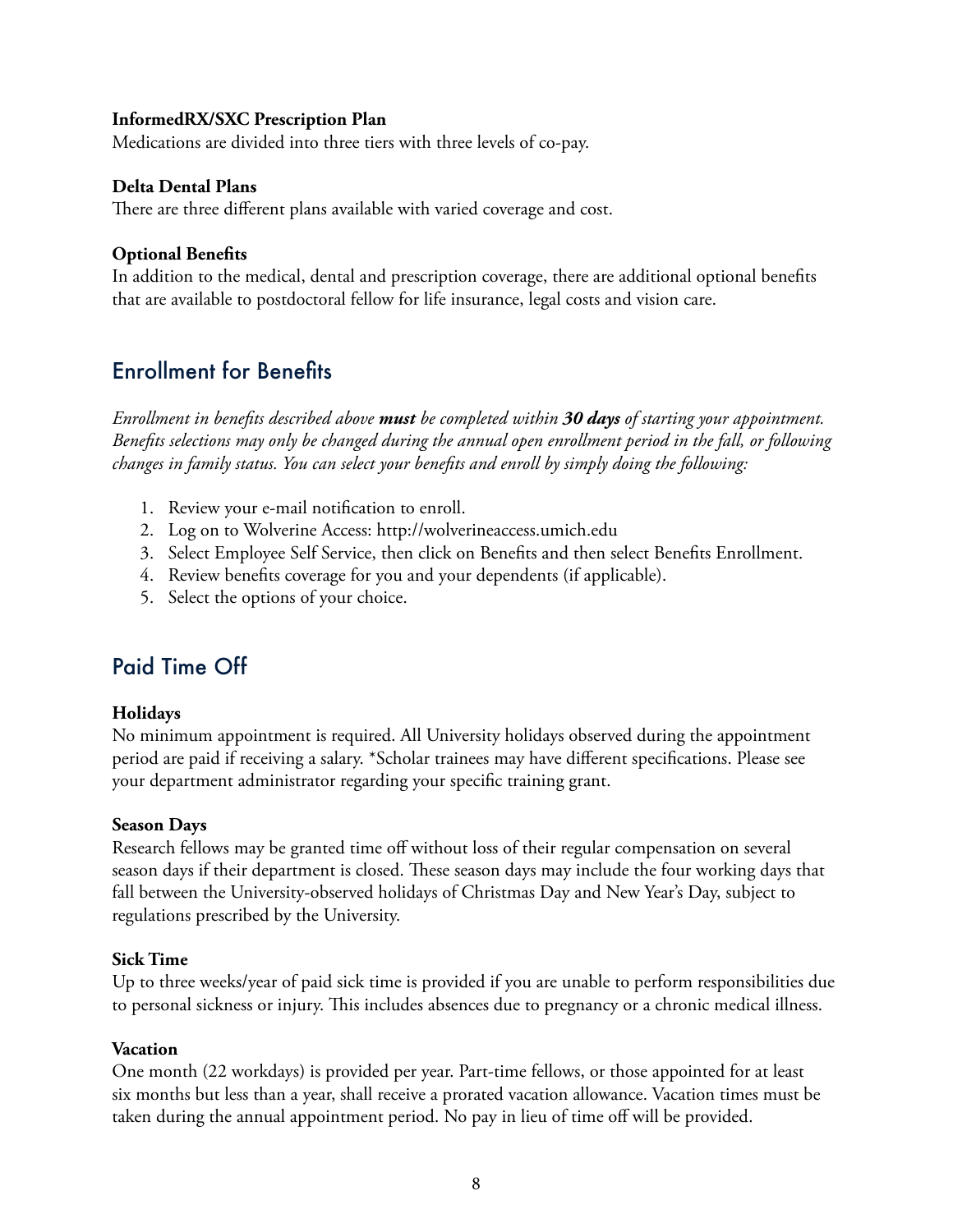**Note:** An employee is eligible under the Family Medical Leave Act (FMLA) to be absent from work for up to a total of twelve weeks in the employee's FMLA benefit year for a qualifying event or events with the continuation of benefit coverage when these conditions are met. http://hr.umich.edu/tutorials/FMLA/

## **Resources**

## General

#### **The Center for the Education of Women**

http://www.cew.umich.edu A wide variety of services including career counseling for the U-M community

#### **The Center for Research on Learning and Teaching**

http://www.crlt.umich.edu Conducts seminars, research and programs to enhance classroom practices

#### **The English Language Institute**

https://www.lsa.umich.edu/eli/resources/visitingscholarresources The Visiting Scholars Program began in 1996 with courses designed especially to meet the needs of international visiting scholars across disciplines who are engaged in academic research at the University of Michigan.

#### **Faculty and Staff Assistance Program**

http://www.umich.edu/~fasap/ Professional and personal counseling services for University employees

#### **The International Center**

http://www.internationalcenter.umich.edu Resources available for International postdocs

#### **University Libraries**

www.lib.umich.edu Begin at this portal to get oriented to all the of University's libraries and related services.

#### Computer and Training Information

#### **Computer Showcase**

#### http://showcase.itcs.umich.edu/

U-M students, faculty and staff can purchase software, supplies and add-ons at a discount through U-M Computer Showcase, located at the ground floor of the Michigan Union.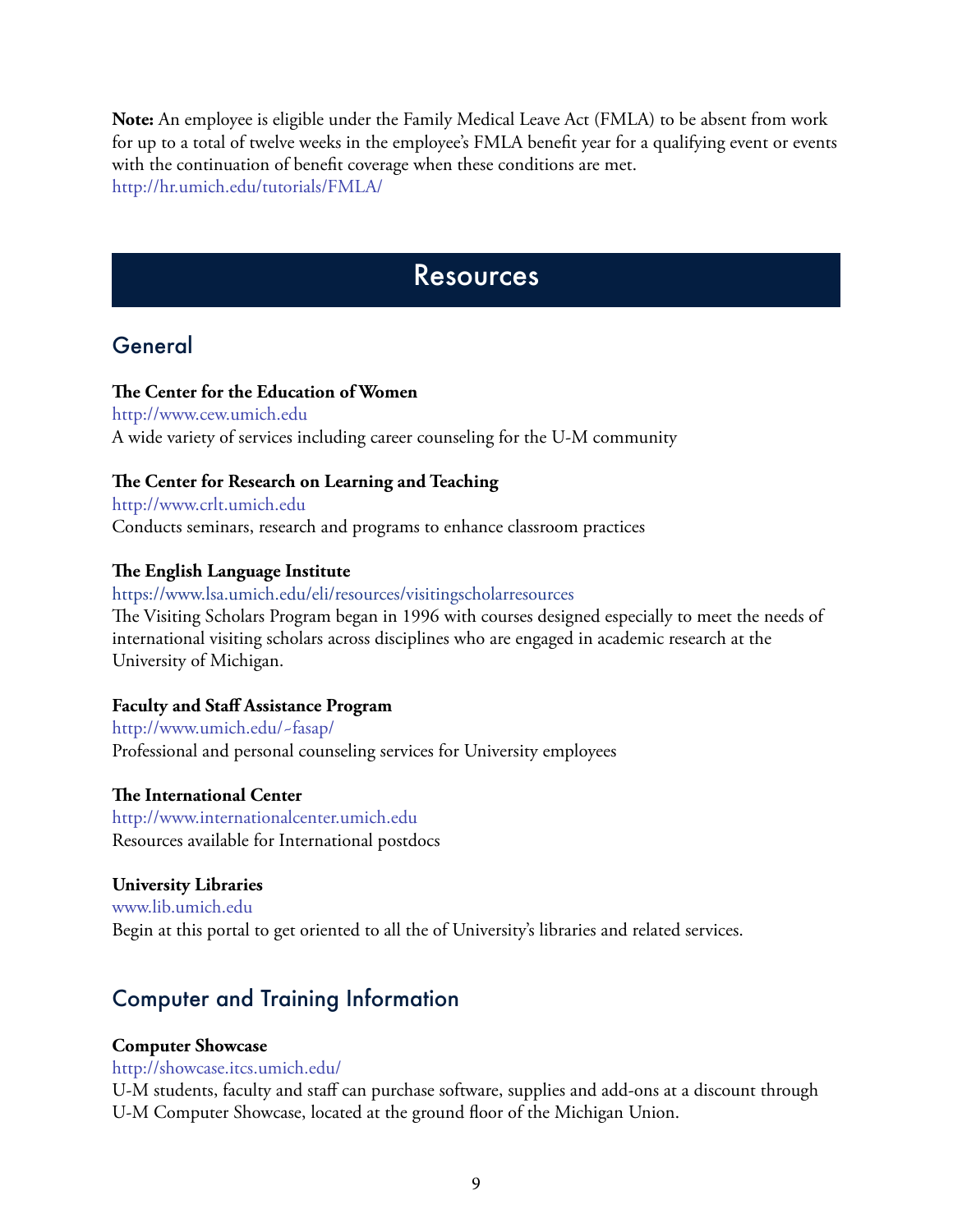#### **Human Resource Development**

#### http://www.hrd.umich.edu/

Human Resource Development is the University's commitment to your success. It is the place where you can choose from more than one hundred programs and courses designed to teach you new skills to help advance your career.

#### **Information Technology Central Services**

www.itcs.umich.edu/education ITCS Education Services provides quality computer training and education to the U-M community.

#### **The Knowledge Navigation Center**

http://www.lib.umich.edu/knowledge-navigation-center

The KNC is the U-M Library's center for learning how to use technology in teaching and research. You can drop in for assistance, or you can call ahead to make an appointment.

#### **Taubman Health Sciences Library**

http://www.lib.umich.edu/taubman-health-sciences-library The Taubman Medical Library offers computer training classes and workshops.

## Health and Well Being

#### **University Health Service**

www.uhs.umich.edu (734) 764-8320 (734) 764-8325 for appt. scheduling 207 Fletcher St. Hours: 8am-5:30pm M, T, W; 9am-5:30pm Th; 8am-4:30pm F; 9am-noon Saturday (changes by semester). Staff must pay or use billable insurance.

#### **24-Hour U-M Emergency Lines**

**Emergency** 911 **SOS Crisis Center** (734) 995-5444 **U-M Psychiatric Emergency Services** (734) 996-4747 **Sexual Assault Prevention & Awareness Center** (734) 936-3333

#### **Psychiatric Emergency Services at University Hospital**

(734) 936-5900 Next to Emergency Medicine at University Hospital, Floor B1, Room B1C204 Hours: 24 hours / 7 days Anyone seeking emergency psychiatric care.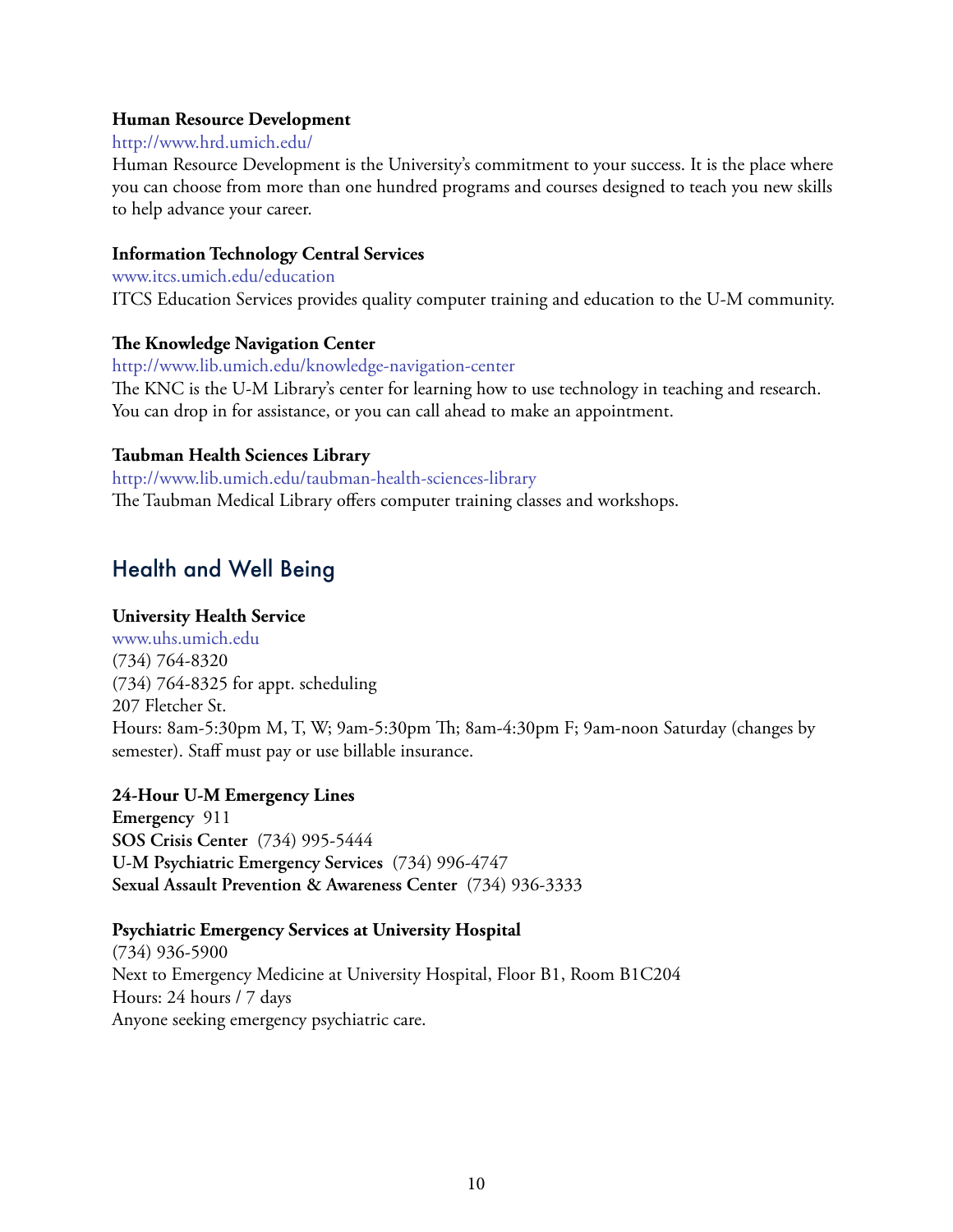#### **Psychological Clinic**

www.psychclinic.org (734) 764-3471 Suite 2463 East Hall 530 Church Street Hours: 8am-5pm M-F Open to all over 18, no need for U-M affiliation.

#### **Outpatient Clinic – Department of Psychiatry**

http://www.psych.med.umich.edu/patient-care/ambulatory-psychiatry/ (734) 764-9190, press 2 2101 Commonwealth Ave. Hours: 8am-5pm M-F Open to all over 18, no need for U-M affiliation.

#### **Health and Wellness**

http://www.hr.umich.edu/mhealthy/ Places and services to keep you going strong.

#### **MFit Drink Wise**

http://hr.umich.edu/mhealthy/programs/alcohol/ MFit DrinkWise is a brief, confidential educational program that helps people avoid drinking problems by reducing or eliminating drinking.

#### **MFit Nutrition Programs**

#### http://hr.umich.edu/mhealthy/programs/nutrition/

MFit offers a variety of programs designed to assist with improving or maintaining healthy dining, cooking and eating programs including nutrition consultants and Ask the Dietitian.

#### **Tobacco Consultation Services**

http://hr.umich.edu/mhealthy/programs/tobacco/ TCS offers free individual and group sessions for staff members who wish to stop smoking.

#### **U-Move Fitness Classes**

http://hr.umich.edu/mhealthy/programs/activity/

Classes are for people who want to engage in regular physical activity and a healthy lifestyle.

## **Other**

#### **Athletic Events Tickets**

www.mgoblue.com/tickets You are eligible to purchase discounted tickets to U-M athletic teams' events.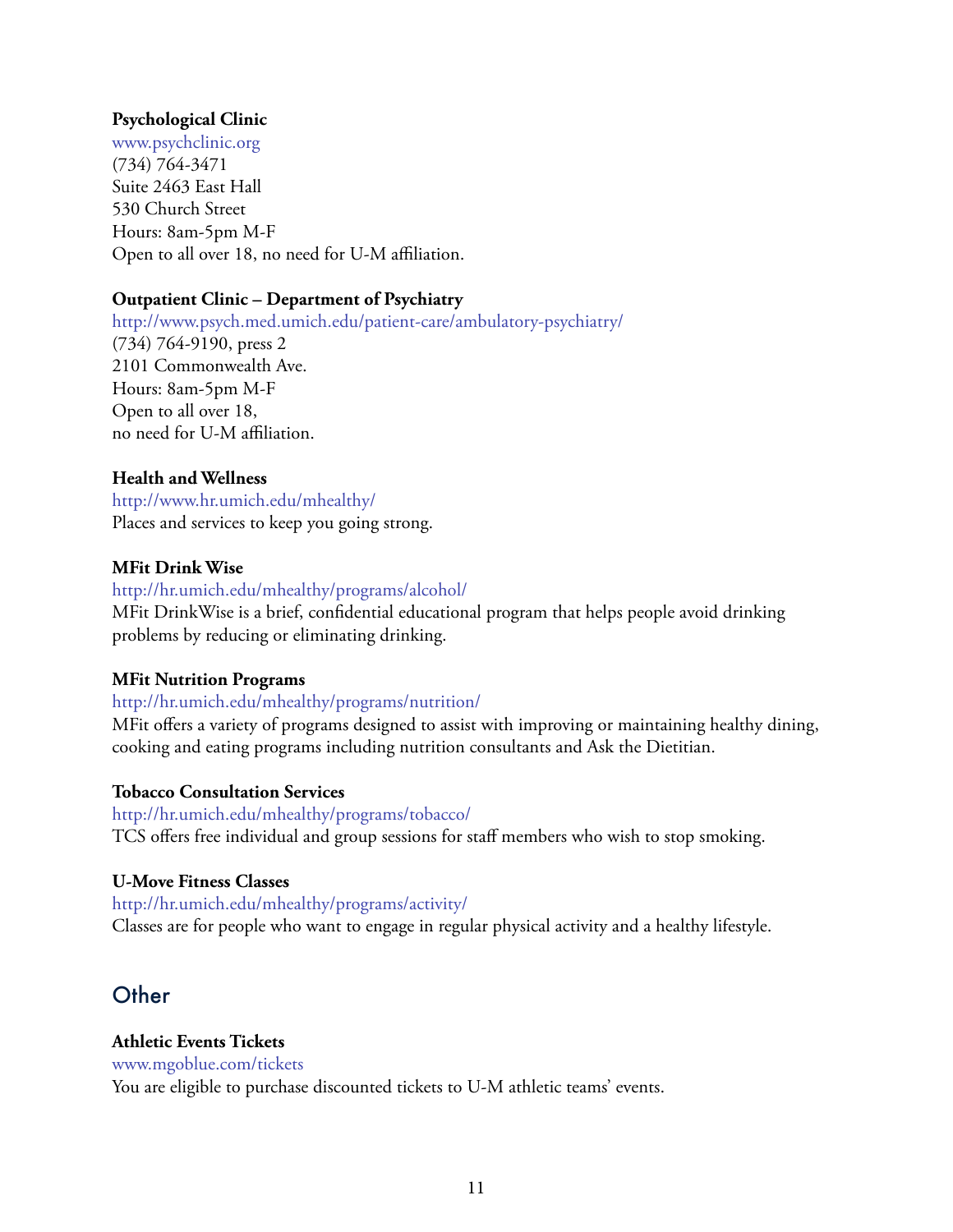#### **Campus Disability Resource Directory**

#### http://www.umich.edu/Disability/

This site provides general accessibility information, as well as information of particular interest to students, faculty and staff. Local, state and national disability resources are also included.

#### **Parking and Transportation**

#### www.pts.umich.edu/permit\_parking

Faculty and staff may purchase parking permits for University lots and structures are available from Parking & Transportation Services. Parking is at a premium on campus so take some time to read through the website and/or stop in to talk with staff.

#### **Recreational Facilities**

#### www.recsports.umich.edu/facilities

As a postdoctoral fellow you are eligible to purchase discounted memberships for access to the University's outstanding facilities.

#### **Work Life Resource Center**

#### www.hr.umich.edu/worklife

The center can help employees with childcare, care for aging parents, and back-up child care. You can also get help with work/life balance issues and design of flexible work schedules.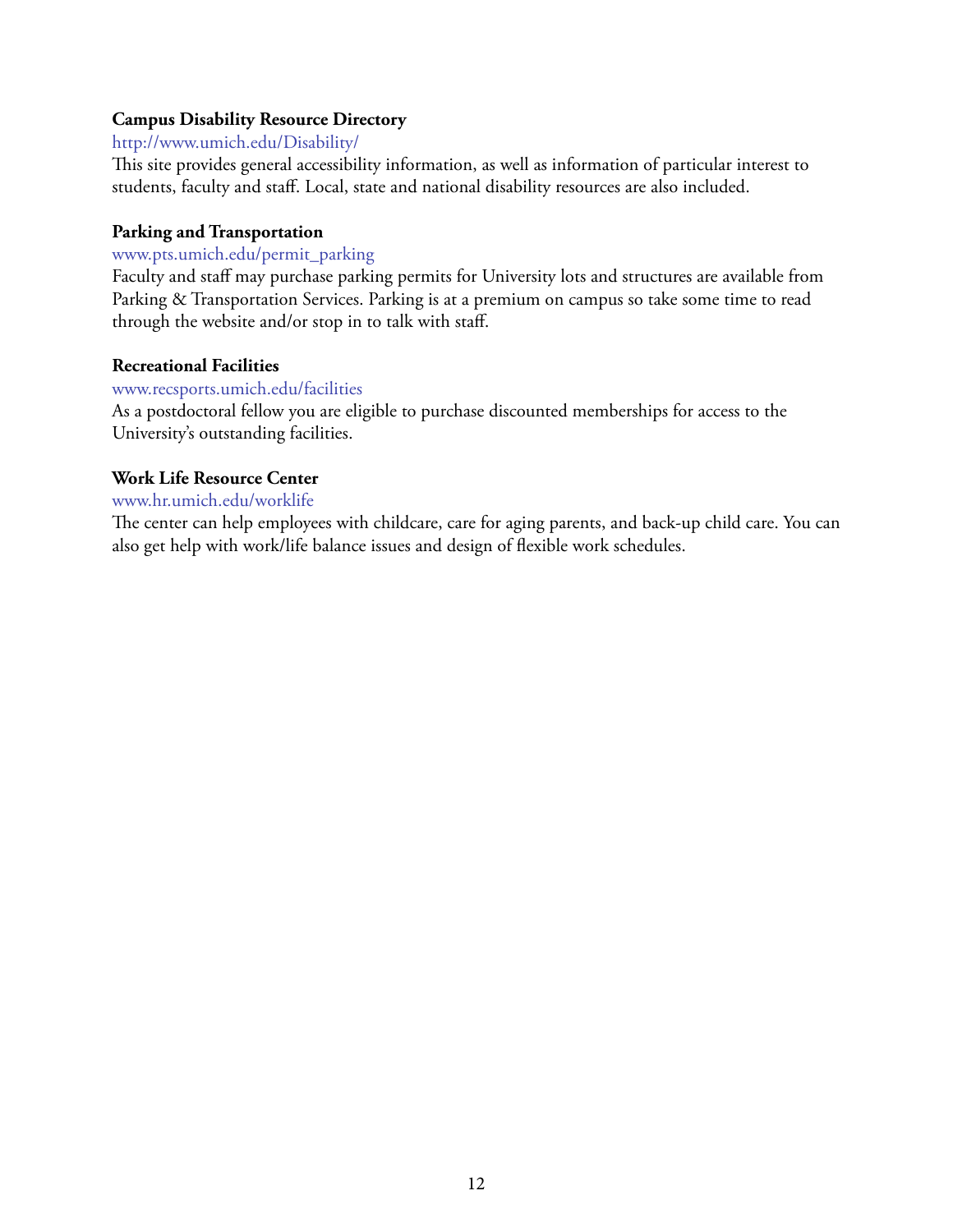## Living in Ann Arbor

*Ann Arbor, home to the University of Michigan, checks in at No. 8 on this year's list with a Wellbeing Index of 71.4*  – Gallup's annual survey of well-being, 2013

Built on the banks of the Huron River and located 45 minutes west of downtown Detroit, Ann Arbor is a cultural mecca within the Midwest basin. It is home to the University of Michigan – one of the finest universities and premier health systems in the country - and offers a unique blend of city sophistication and small town charm that appeals to students and professionals, singles and families, newly born and newly retired, alike. It is both ethnically diverse and culturally rich. Just one visit and you will quickly understand why Ann Arbor is consistently voted one of the best places to live in the United States.

#### **As a city that's always been at the top, Ann Arbor also finds a place on many other lists:**

4th among "America's Most Livable Cities" in *Forbes Magazine* (2010) for:

- Low Unemployment Rank: 50
- Low Crime Rank: 41
- Income Growth Rank: 14
- Low Cost of Living Rank: 89
- Arts & Leisure Rank: 51

5th best city to live in the United States for its "college-town amenities, attractive downtown and educated population" according to *Cities Ranked & Rated*, 2nd Edition by Bert Sperling and Peter Sander (2007)

#1 Area for Knowledge Workers, *Expansion Management Magazine* (2007)

#3 Smartest City, *Forbes Magazine* (2006)

15th "Best Place for Singles" and 25th "Best Place to Live" in *Money Magazine* (2006)

#### **Uniquely Michigan**

http://www.hr.umich.edu/um

Two quick observations about the University are that it's huge and that it offers amazing access to extraordinary resources—if you know where to look. Start here!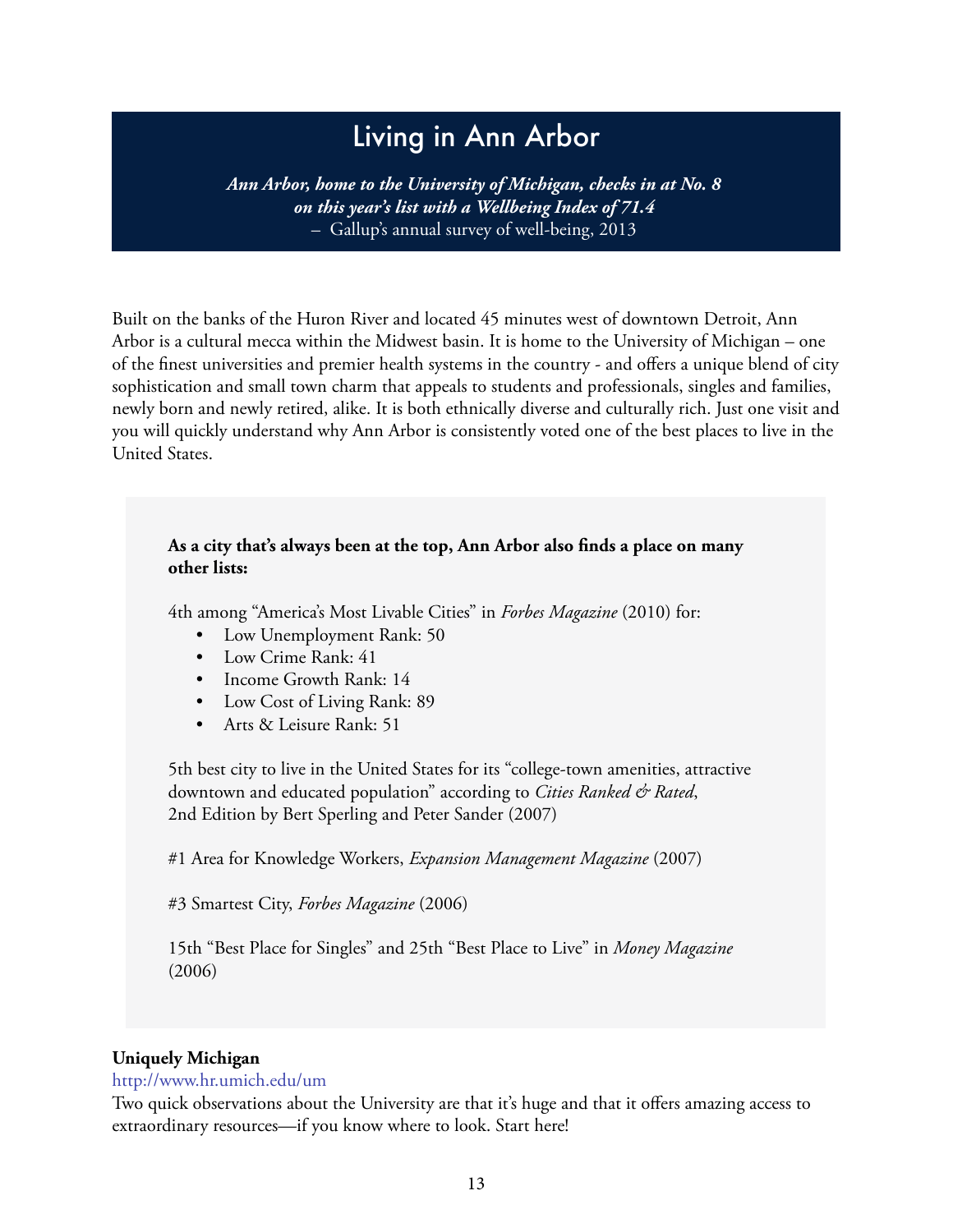## Relocating and Settling In

Both the University and the city have a variety of sites that will provide information about available housing options and locations.

#### **University of Michigan Campus and City Maps**

http://www.pts.umich.edu/maps/

#### **University of Michigan Housing Services**

www.housing.umich.edu

#### **Guide to Ann Arbor Neighborhoods**

www.arborweb.com/housingindex.html

#### **Ann Arbor Chamber of Commerce**

http://www.a2ychamber.org/

While there is no longer a newspaper in circulation some of the same information is available at www.annarbor.com.

### **Transportation**

#### **Ann Arbor Transportation Authority (AATA)**

#### www.theride.org

Faculty, staff and students may ride any bus on routes in Ann Arbor for free by swiping their valid University of Michigan identification card (MCard) when they board. All University and AATA shuttles and buses are lift-equipped. Please let the bus driver know if you need assistance boarding.

#### **Zipcars**

#### www.zipcar.com/umich The University has its own Zipcar car-sharing program; information available.

#### **Paratransit Service**

The University's Paratransit Service offers door-to-door transportation free of charge to faculty, staff and students with either temporary or permanent physical disabilities. The service operates Monday through Friday, year round, except for official University holidays and season days. Register by calling (734) 763-3000.

## For Partners, Spouses and Families

## **Employment at the University of Michigan**

umjobs.org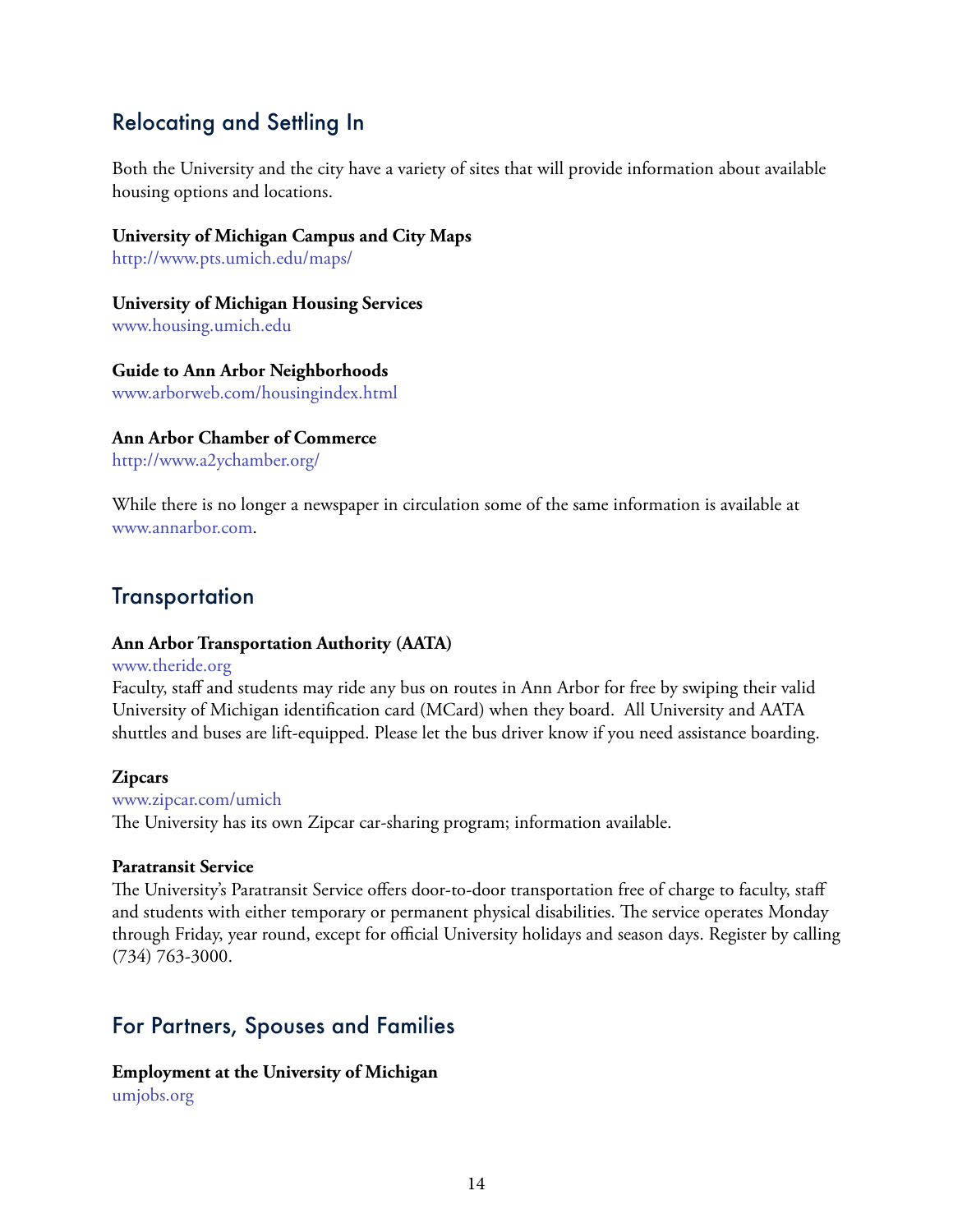#### **Employment in Government**

http://www.a2gov.org/government/city\_administration/HumanResources/Pages/Home.aspx

**Ann Arbor Public Schools**  http://www.a2schools.org/aaps/home

**Ann Arbor Private Schools**  www.arborweb.com/cg/t0054.html

**University of Michigan Child Care Resources and Referrals**  www.hr.umich.edu/worklife/childcare

**Washtenaw Literacy** http://washtenawliteracy.org/

### Parks and Recreation

If you enjoy spectator sports, the Ann Arbor area offers an exciting range of top-ranked Big Ten teams to professional teams in Detroit, including the champion Red Wings, Pistons, and Tigers. There is a student discount available for tickets to games on campus, including football at the legendary Big House.

Staff can also participate in a wide variety of activities with programs in Intramural Sports, Club Sports, and Outdoor Adventures, or visit recreational facilities throughout campus.

Over 140 parks in the city of Ann Arbor allow outdoor enthusiasts to participate in all kinds of sports and recreational activities. Residents enjoy access to beautiful gardens and the city's large system of trails, many of which are located along the banks of the Huron River. These breath-taking locales offer activities ranging from canoeing and biking in the summer to cross country skiing and ice-skating in the winter.

**Ann Arbor Parks & Recreation** www.a2gov.org/government/communityservices/ParksandRecreation

**Huron-Clinton Metroparks**  www.metroparks.com

**Matthaei Botanical Gardens** http://www.lsa.umich.edu/mbg/

**Nichols Arboretum** http://www.lsa.umich.edu/mbg/see/nicholsarboretum.asp

#### **Washtenaw County Parks & Recreation**

www.ewashtenaw.org/government/departments/parks\_recreation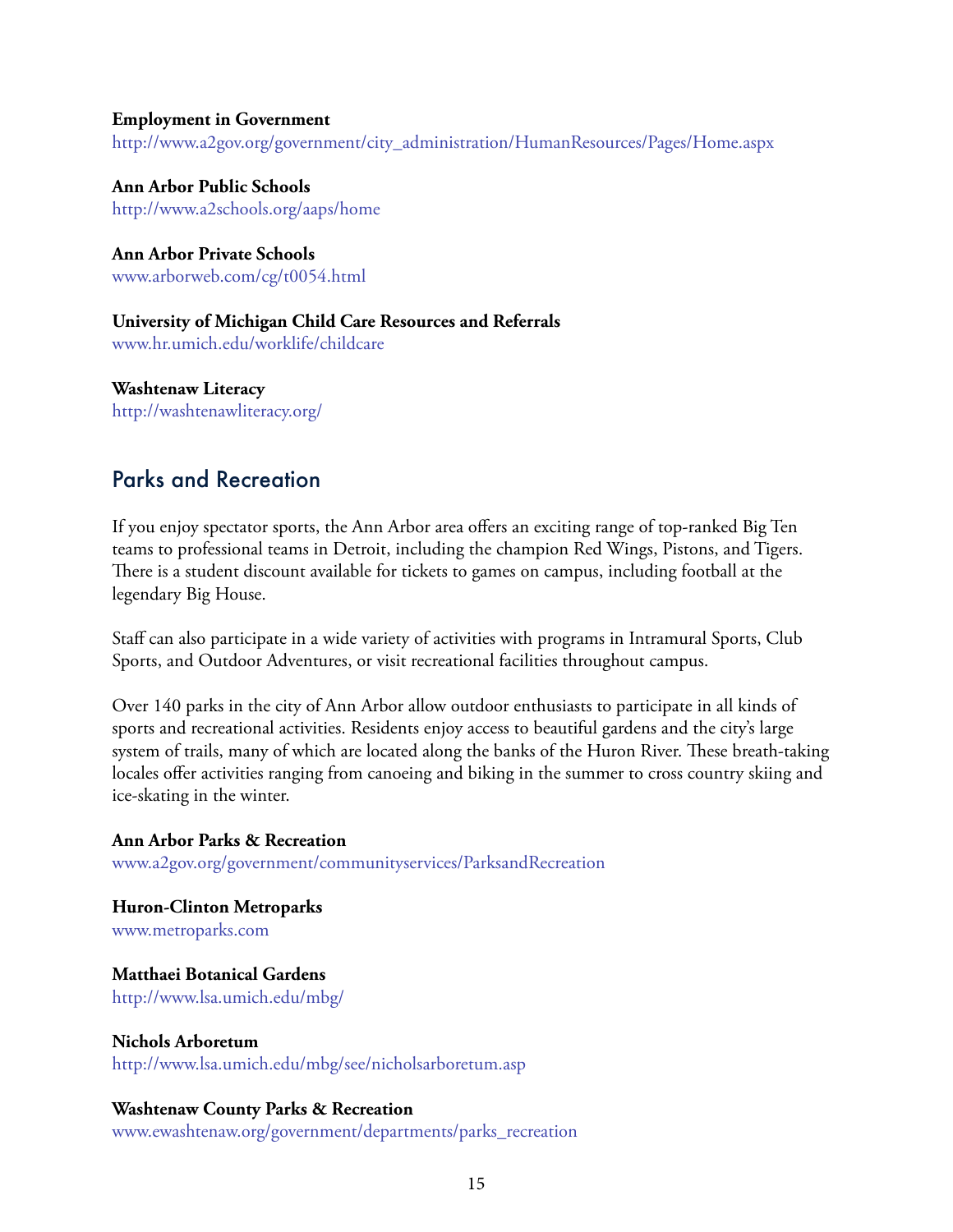#### Arts and Entertainment

A diverse cultural life abounds in Ann Arbor. Venues both on and off campus contribute to the city's reputation for being one of the top presenters of the performing arts in the country. Did you know that Ann Arbor is the only city in the nation to host the Royal Shakespeare Company? Performances range from international talent to student productions. Live music can be found almost any night of the week around town. The School of Music, Theatre & Dance hosts almost daily performances that are free and open to all students. The University's Museum of Art is home to the state's second largest collection of art and regularly features traveling exhibitions.

## Performing Arts

**Ann Arbor Civic Theater** www.a2ct.org

> **Ann Arbor Current** www.ecurrent.com

> > **The Ark** www.theark.org

**Kerrytown Concert House** www.kerrytownconcerthouse.com

> **The Michigan Theater** www.michtheater.org

**School of Music, Theatre and Dance** http://www.music.umich.edu/

**The University Musical Society** www.ums.org

## Local News and Information

**Ann Arbor.com** annarbor.com

**The Ann Arbor Chronicle** http://annarborchronicle.com

**The Ann Arbor Observer** arborweb.com

**The Michigan Daily** www.michigandaily.com

**The University Record** www.ur.umich.edu

**Michigan Public Radio** www.michiganradio.org

**Michigan Public Television** http://michigantelevision.org/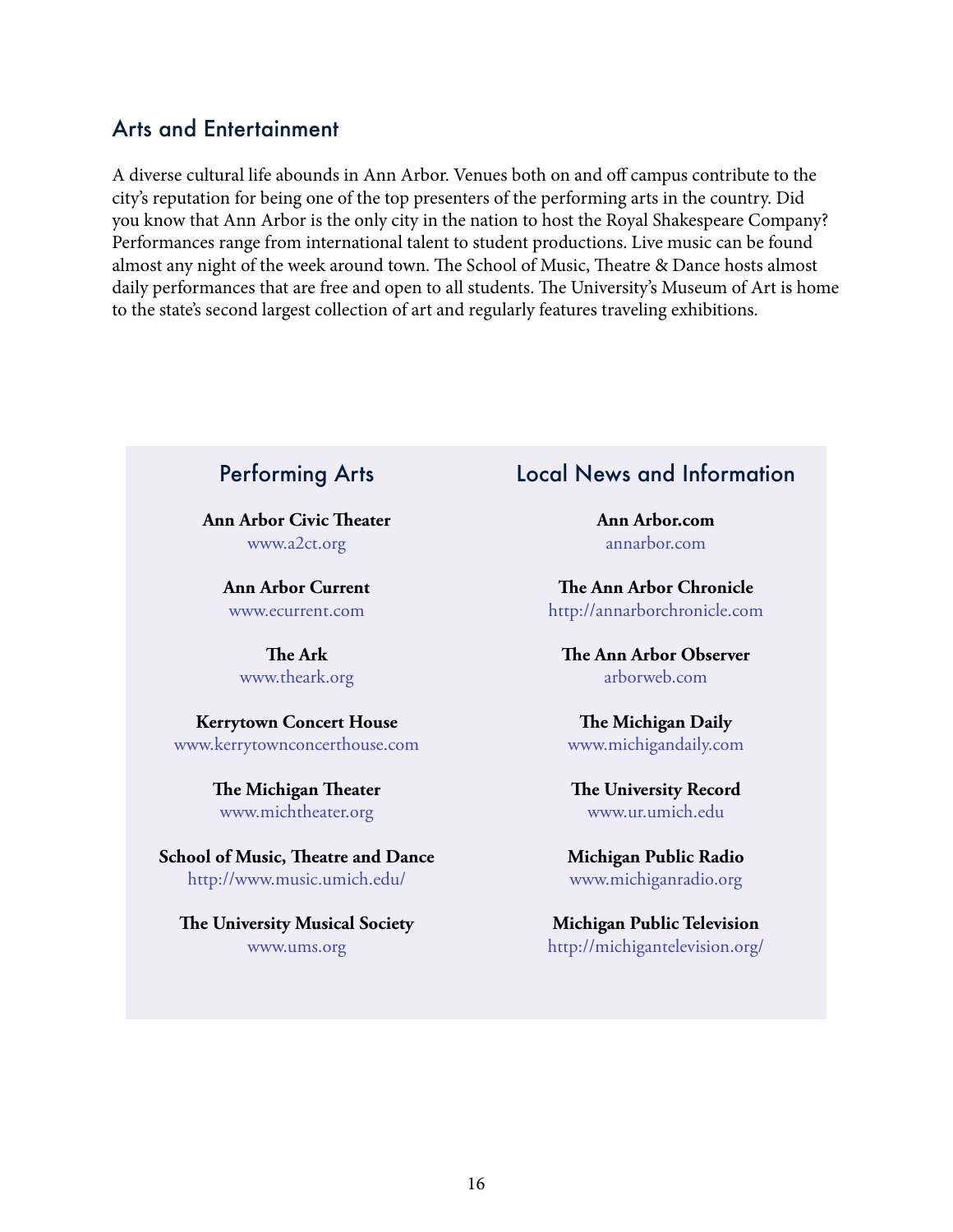## **Appendix**

## I. Compact Between Postdoctoral Appointees and Their Mentors

This Compact is modified from the version first published by the American Association of Medical Colleges. This document highlights the core values of the University of Michigan that pertain to postdoctoral fellows. This document also provides a starting point for useful and important discussions between postdoctoral fellows and their mentors.

This compact serves also as a pledge and a reminder to postdoctoral fellows and mentors that their personal conduct and commitments to one another should reflect the highest professional standards and mutual respect.

Postdoctoral training is an integral component for scholars and scientists as they advance in their professional careers. Postdoctoral appointees typically join an institution to further their training in a chosen discipline after obtaining a terminal degree (e.g., Ph.D., M.D., D.V.M.). This training is conducted in an apprenticeship mode where a postdoctoral fellow works under the supervision and guidance of a faculty mentor who is qualified to fulfill the responsibilities of a mentor. The postdoctoral fellow may undertake scholarship, research, service, and teaching activities that together provide a training experience essential for her/his career advancement.

#### Core Tenets of Postdoctoral Training

#### **Institutional Commitment**

The University of Michigan is committed to maintaining the highest standards of training and to provide a period of training sufficient to ensure that, when completed, the trainee can function independently as a scientific professional. Institutional oversight is provided for terms of appointment, salary, benefits, grievance procedures and other matters relevant to the support of postdoctoral appointees. The Rackham Graduate School is designated to provide this oversight and is available for the administrative support of postdoctoral affairs.

#### **Quality Postdoctoral Training**

Individuals should be trained to independently formulate meaningful hypotheses, design and conduct interpretable experiments, adhere to good laboratory practices, analyze results critically, understand the broad significance of their research findings and uphold the highest ethical standards in research. Developing additional skills—including oral and written communication, grant writing, and laboratory management—are considered integral to this training.

#### **Importance of Mentoring in Postdoctoral Training**

Effective mentoring is critical for postdoctoral training and requires that the primary mentor dedicate substantial time to ensure personal and professional development. A good mentor builds a relationship with the trainee that is characterized by mutual respect and understanding. Attributes of a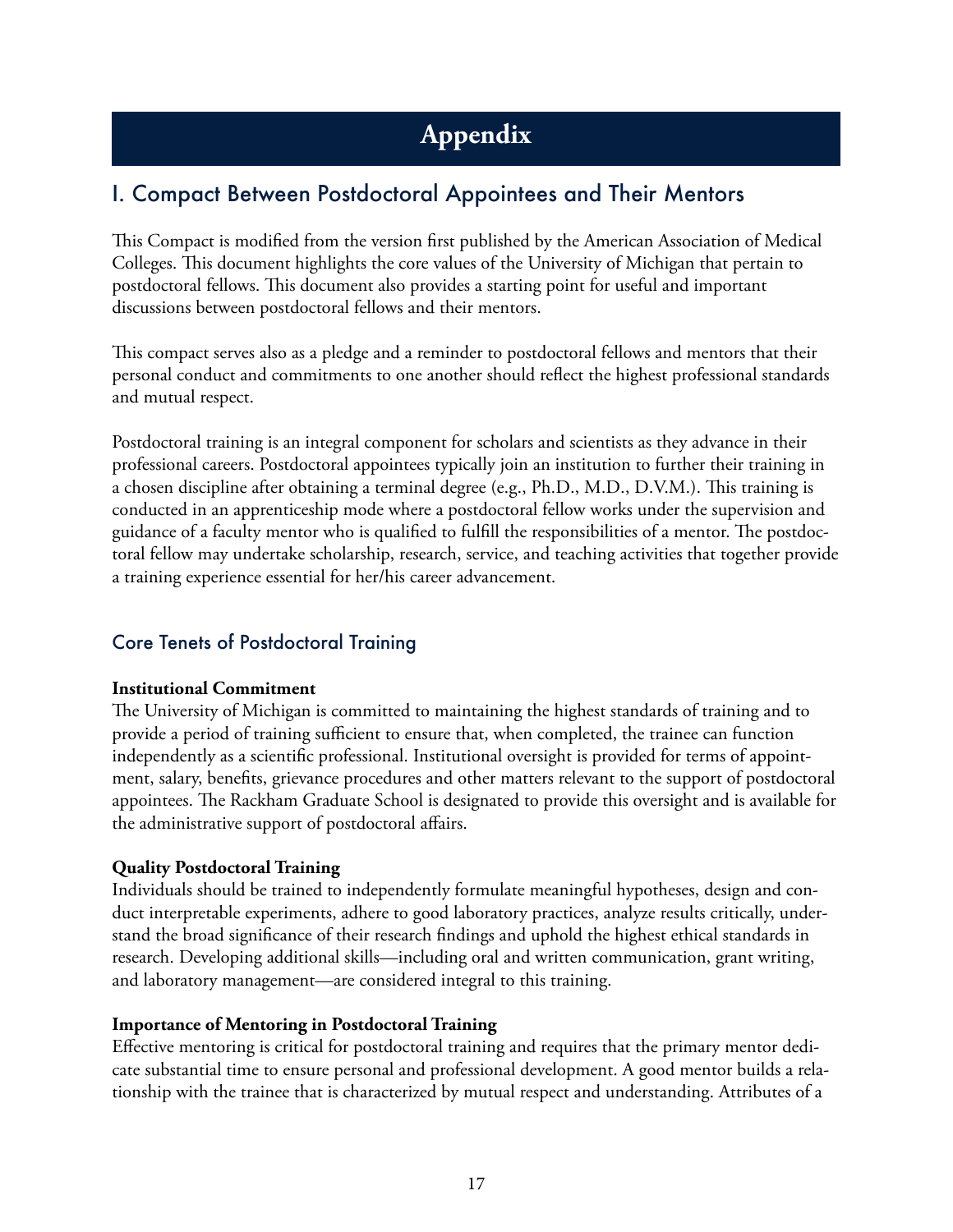good mentor include being approachable, available and willing to share his/her knowledge; listening effectively; providing encouragement and constructive criticism; and offering expertise and guidance.

#### **Foster Breadth and Flexibility in Career Choices**

Postdoctoral appointees must have training experiences of sufficient breadth to ensure that they are prepared to pursue a wide range of professional career options. Effective and regular career guidance is essential and should be provided by the mentor and the institution.

#### Compact Between Postdoctoral Appointees and Their Mentors:

#### **Commitments of Postdoctoral Appointees**

- I acknowledge that I have the primary responsibility for the development of my career. I recognize that I must take a realistic look at career opportunities and follow a path that matches my individual skills, values and interests.
- I will develop a mutually defined research project with my mentor that includes well-defined goals and timelines. Ideally, this project should be outlined and agreed upon at the time of the initial appointment.
- I will perform my research activities conscientiously, maintain good research records, and catalog and maintain all tangible research materials that result from the research project.
- I will respect all ethical standards when conducting my research including compliance with all institutional and federal regulations as they relate to responsible conduct in research, privacy and human subjects research, animal care and use, laboratory safety, and use of radioisotopes. I recognize that this commitment includes asking for guidance when presented with ethical or compliance uncertainties and reporting on breeches of ethical or compliance standards by me and/or others.
- I will show respect for and will work collegially with my coworkers, support staff, and other individuals with whom I interact.
- I will endeavor to assume progressive responsibility and management of my research project(s) as it matures. I recognize that assuming responsibility for the conduct of research projects is a critical step on the path to independence.
- I will seek regular feedback on my performance and ask for a formal evaluation at least annually.
- I will have open and timely discussions with my mentor concerning the dissemination of research findings and the distribution of research materials to third parties.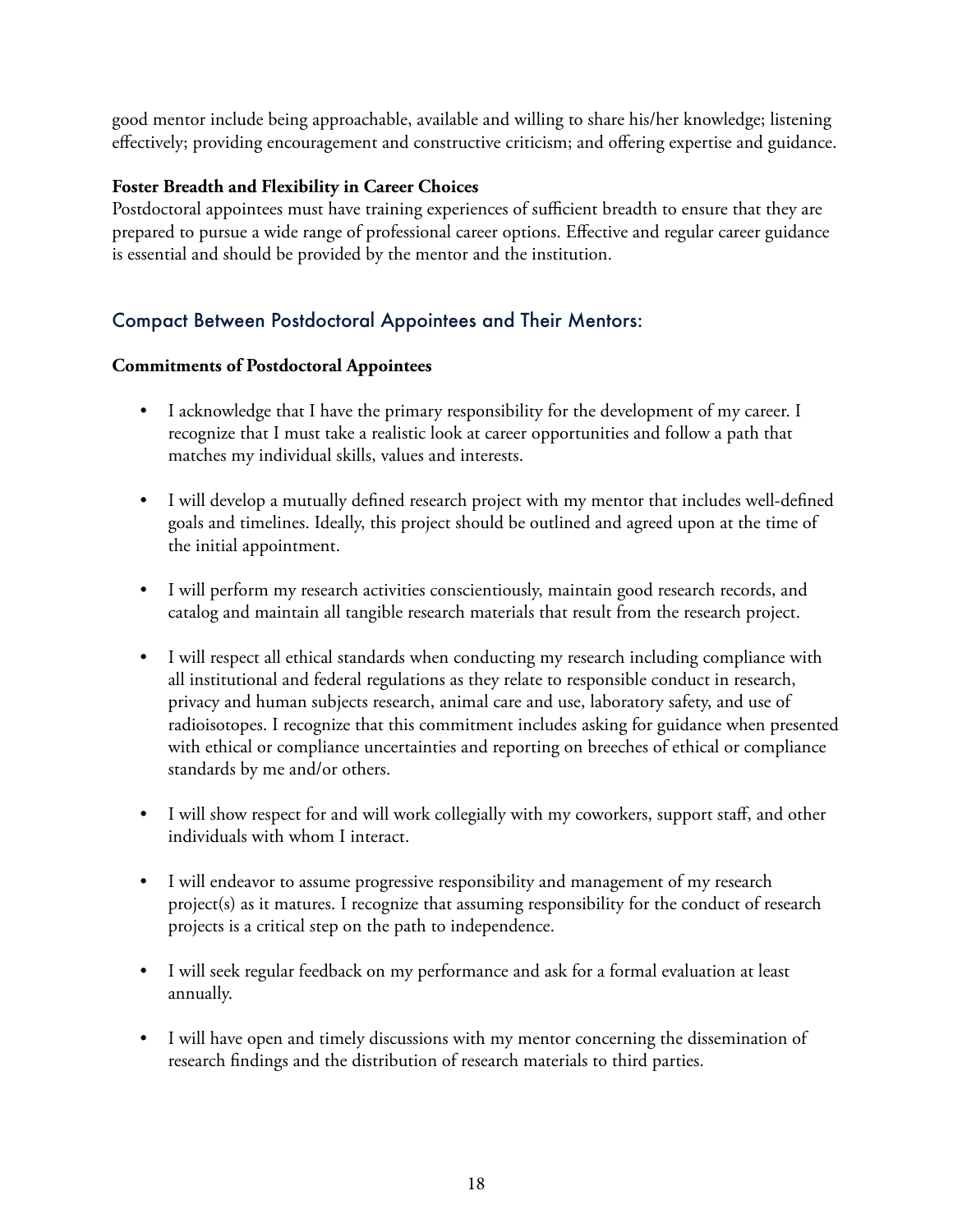- I recognize that I have embarked on a career requiring "lifelong learning." To meet this obligation I must stay abreast of the latest developments in my specialized field through reading the literature, regular attendance at relevant seminar series and attendance at scientific meetings.
- I will actively seek opportunities outside the laboratory (e.g., professional development seminars and workshops in oral communication, scientific writing, and teaching) to develop the full set of professional skills necessary to be successful for my chosen career.
- At the end of my appointment, in accordance with U-M policy, I will leave behind all original notebooks, computerized files and tangible research materials so that other individuals can carry on related research. I will also work with my mentor to submit the research results for publication in a timely manner. I can make copies of my notebooks and computerized files, and have access to tangible research materials, which I helped to generate during my postdoctoral appointment according to institutional policy.

#### Compact Between Postdoctoral Appointees and Their Mentors:

#### **Commitments of Mentors**

- I acknowledge that the postdoctoral period is a time of advanced training intended to develop the skills needed to promote the career of the postdoctoral appointee.
- I will ensure that a mutually agreed upon set of expectations and goals are in place at the outset of the postdoctoral training period, and I will work with the postdoctoral appointee to create an individual career development plan.
- I will strive to maintain a relationship with the postdoctoral appointee that is based on trust and mutual respect. I acknowledge that open communication and periodic formal performance reviews, conducted at least annually, will help ensure that the expectations of both parties are met.
- I will promote all ethical standards for conducting research including compliance with all institutional and federal regulations as they relate to responsible conduct in research, privacy and human subjects research, animal care and use, laboratory safety and use of radioisotopes. I will clearly define expectations for conduct of research in my lab and make myself available to discuss ethical concerns as they arise.
- I will ensure that the postdoctoral appointee has sufficient opportunities to acquire the skills necessary to become an expert in an agreed upon area of investigation.
- I will provide the appointee with the required guidance and mentoring and will seek the assistance of other faculty and departmental/institutional resources when necessary. Although I am expected to provide guidance and education in technical areas, I recognize that I must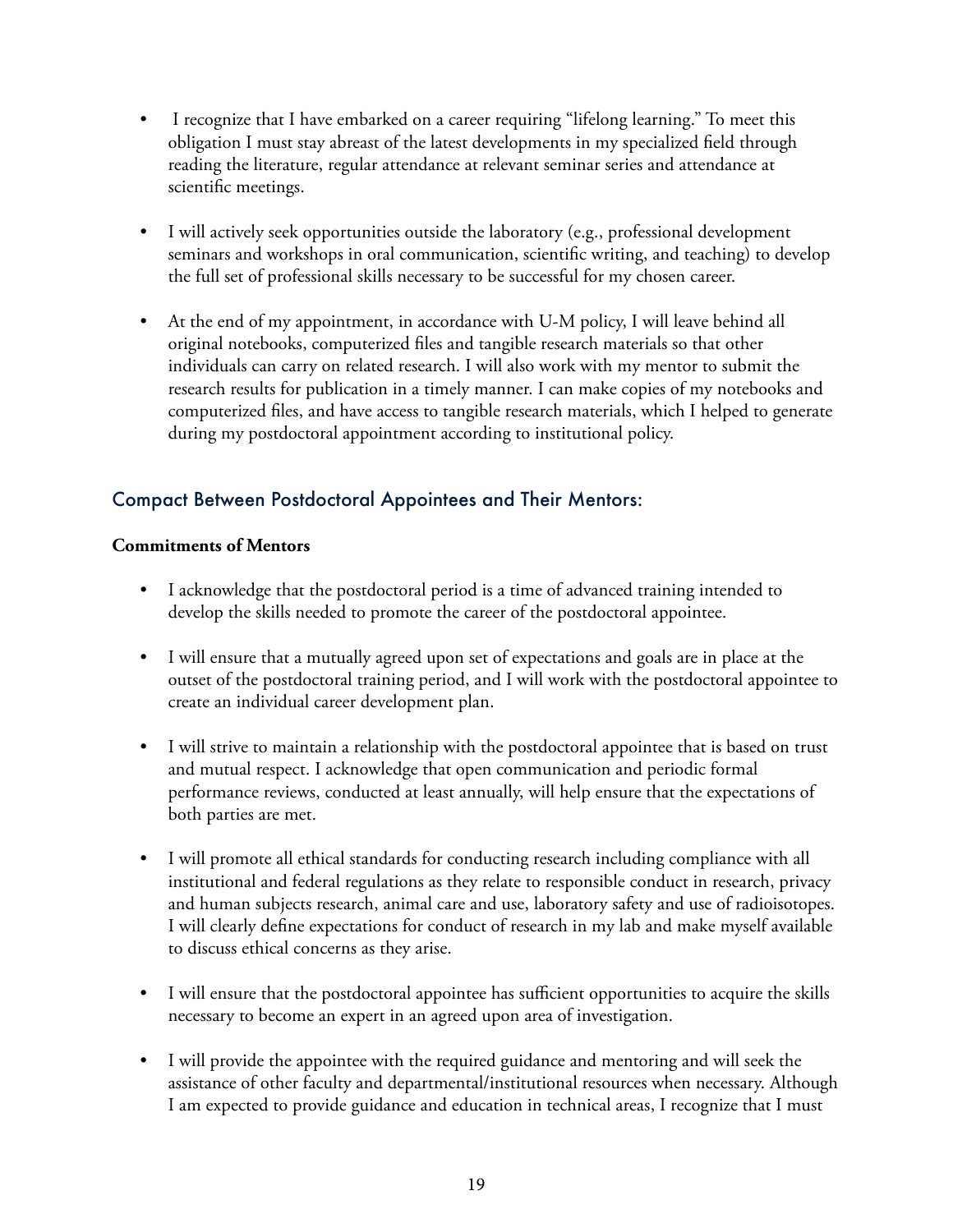also educate the postdoctoral appointee by example and by providing access to formal opportunities/programs in complementary areas necessary for a successful career.

- I will provide a training environment that is suited to the individual needs of the postdoctoral appointee in order to ensure his/her personal and professional growth. I will encourage a progressive increase in the level of responsibility and independence to facilitate the transition to a fully independent career.
- I will encourage the interaction of the postdoctoral appointee with fellow scientists both intra‐ and extramurally and encourage the appointee's attendance at professional meetings to network and present research findings.
- I will ensure that the research performed by a postdoctoral appointee is submitted for publication in a timely manner and that she/he receives appropriate credit for the work she/he performs. I will acknowledge her/his contribution to the development of any intellectual property and will clearly define future access to tangible research materials according to U-M policy.
- I recognize that there are multiple career options available for a postdoctoral appointee and will provide assistance in exploring appropriate options. I recognize that not all postdoctoral appointees will become academic faculty. To prepare a postdoctoral appointee for other career paths, I will direct her/him to the resources that explore nonacademic careers, and discuss these options.
- I will commit to being a supportive colleague to postdoctoral appointees as they transition to the next stage of their career and, to the extent possible, throughout their professional life. I recognize that the role of a mentor continues after the formal training period.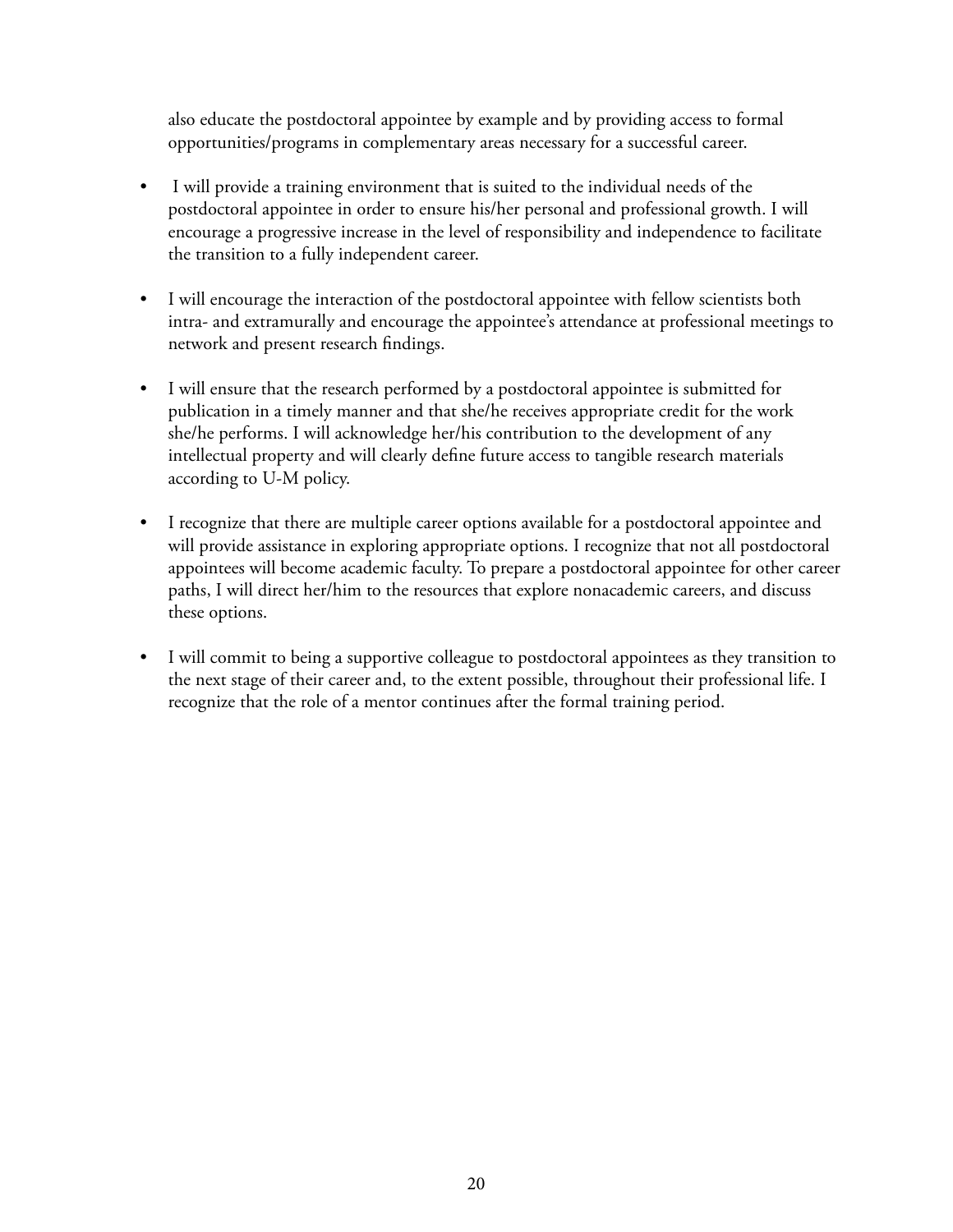## II. Individual Development Plan for Postdocs

Individual Development Plans (IDPs) provide a planning process that identifies both professional development needs and career objectives. Furthermore, IDPs serve as a communication tool between postdoctoral fellows and their mentors. IDPs have been incorporated into performance review processes in many organizations, and can be considered one component of a career development plan.

#### Goals

Help individuals identify:

- Long-term career options and the necessary tools to pursue them
- Short-term needs for improving current performance

#### **Benefits**

Postdoctoral fellows will have a process that assists in developing long-term goals. Identifying shortterm goals will give you a clearer sense of expectations and help identify milestones along the way to achieving specific objectives. The IDP also provides a tool for communication between a postdoctoral fellow and a faculty mentor.

#### Outline of IDP Process

The development, implementation and revision of the IDP requires a series of steps to be conducted by the postdoctoral fellow and their mentor. These steps are an interactive effort, and so both the postdoctoral fellow and the mentor must participate fully in the process.

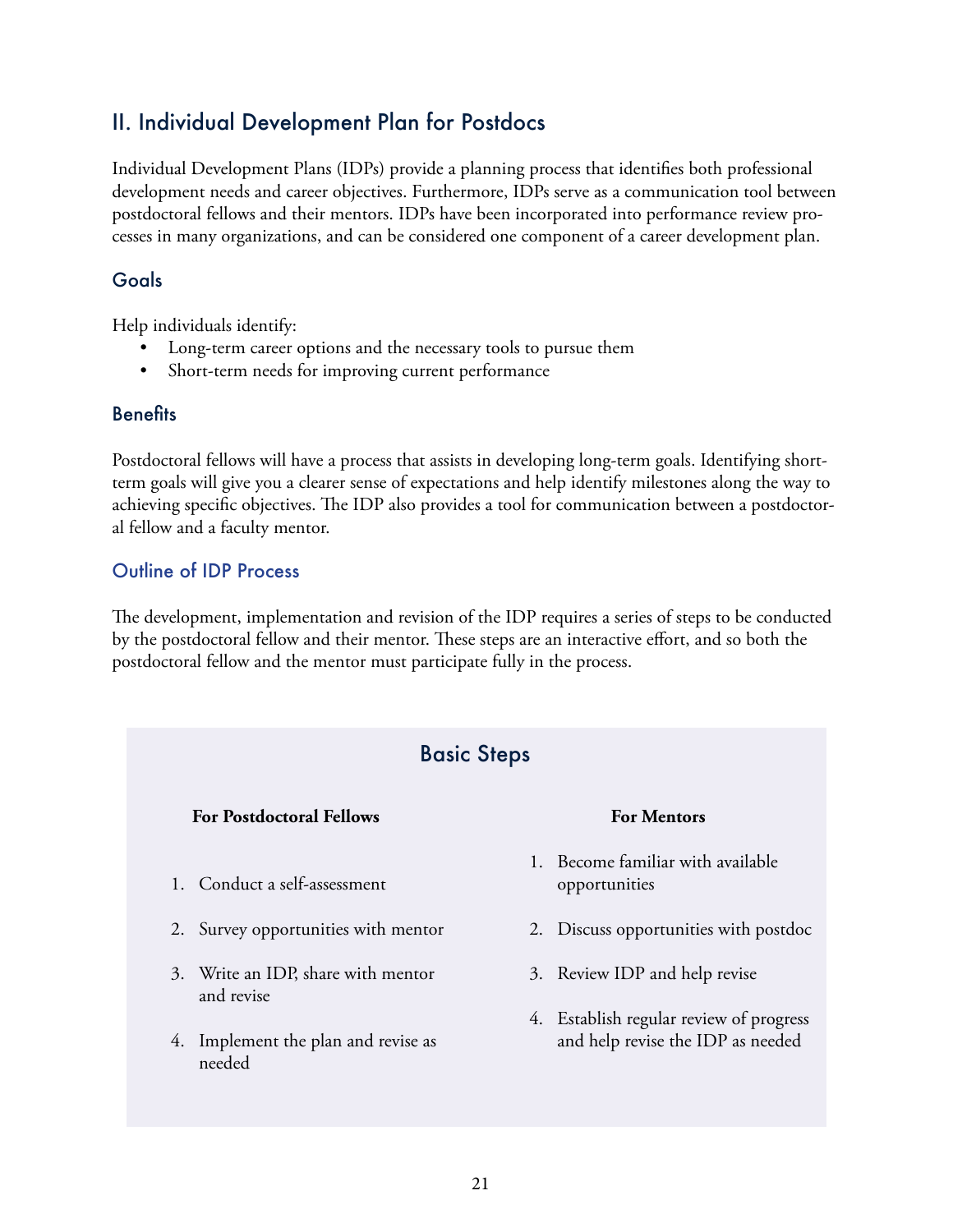#### A national online IDP tool from *Science Magazine*:

From *Science Careers*: http://myidp.sciencecareers.org/

## Individual Development Plan for Postdocs

#### Execution of the IDP Process for Postdoctoral Fellows

#### **Step 1. Conduct a self-assessment**

- Assess your skills, strengths and areas that need development. Formal assessment tools can be helpful.
- Take a realistic look at your current abilities. This is a critical part of career planning. Ask your peers, mentors, family and friends what they see as your strengths and your development needs.
- Outline your long-term career objectives. Ask yourself:
	- What type of work would I like to be doing?
	- Where would I like to be in an organization?
	- What is important to me in a career?

#### **Step 2. Survey opportunities with mentor**

- Identify career opportunities and select from those that interest you.
- Identify developmental needs by comparing current skills and strengths with those needed for your career choice.
- Prioritize your developmental areas and discuss with your mentor how these should be addressed.

#### **Step 3. Write an IDP**

The IDP maps out the general path you want to take and helps match skills and strengths to your career choices. It is a changing document, since needs and goals will almost certainly evolve over time as a postdoctoral fellow. The aim is to build upon current strengths and skills by identifying areas for development and providing a way to address these. The specific objectives of a typical IDP are to:

- Establish effective dates for the duration of your postdoctoral appointment.
- Identify specific skills and strengths that you need to develop (based on discussions with your mentor).
- Define the approaches to obtain the specific skills and strengths (e.g., courses, technical skills, teaching, supervision) together with anticipated time frames.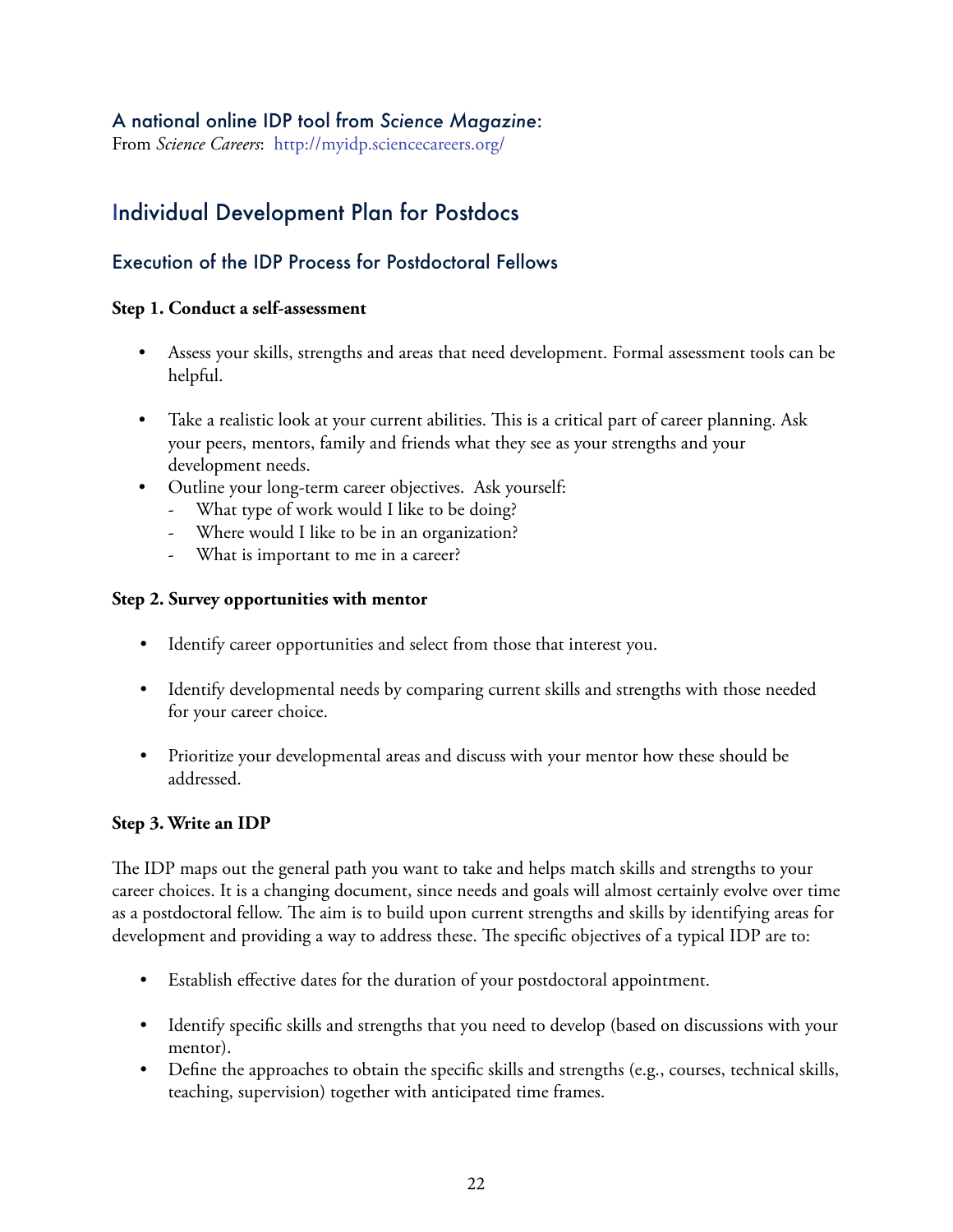- Discuss your draft IDP with your mentor.
- Revise the IDP as appropriate.

#### **Step 4. Implement your plan**

- The plan is just the beginning of the career development process and serves as the road map. Now it's time to take action!
- Put your plan into action.
- Revise and modify the plan as necessary. The plan is not cast in concrete; it will need to be modified as circumstances and goals change. The challenge of implementation is to remain flexible and open to change.
- Review the plan with your mentor regularly. Revise the plan on the basis of these discussions.

## Individual Development Plan for Postdocs

#### Execution of the IDP Process for Mentors

#### **Step 1. Become familiar with available opportunities**

By virtue of your experience you should already have knowledge of some career opportunities, but you may want to familiarize yourself with other career opportunities and trends in job opportunities (refer to sources such as National Research Council reports and Science career reviews; see also Resources: Career Opportunities at the end of this document).

#### **Step 2. Discuss opportunities with postdoc**

This needs to be a private, scheduled meeting distinct from regular research-specific meetings. There should be adequate time set aside for an open and honest discussion.

#### **Step 3. Review IDP and help revise**

Provide honest feedback – both positive and negative – to help postdoctoral fellows set realistic goals. Agree on a development plan that will allow postdoctoral fellows to be productive in the laboratory and adequately prepare them for their chosen career.

#### **Step 4. Establish regular review of progress**

The mentor should meet at regular intervals with the postdoctoral fellow to assess progress, expectations and changing goals. On at least an annual basis, the mentor should conduct a performance review designed to analyze what has been accomplished and what needs to be done. A written review is most helpful in objectively documenting accomplishments. (An example is provided as an attachment – this can be modified to fit the needs of the postdoc and mentor).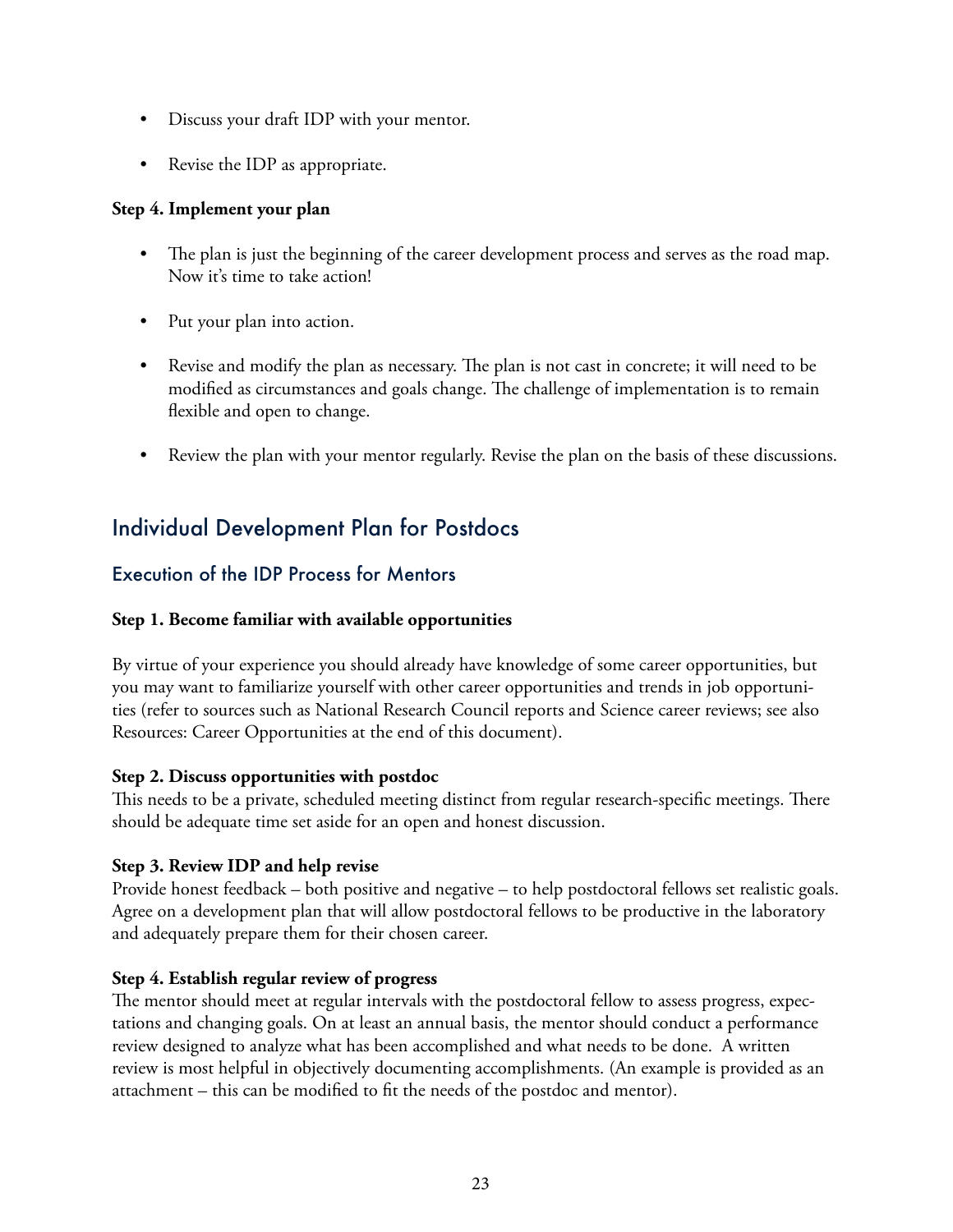#### **Sample Annual Review**

http://opa.faseb.org/pdf/SampleAnnualReview.pdf

The above document was developed by the Federation of American Societies for Experimental Biology (FASEB)'s Science Policy Committee.

For more information contact: Jennifer A. Hobin, Ph.D. FASEB Office of Public Affairs (301) 634-7650 jhobin@faseb.org

## Individual Development Plan Resources

#### Self Assessment

- Fiske, P. S. (2001). *Put Your Science to Work: The Take-Charge Career Guide for Scientists*. Washington, D.C.: American Geophysical Union.
- Bolles, R. N. (2002). *What Color Is Your Parachute? A Practical Manual for Job-Hunters and Career-Changers*. Berkeley, Calif.: Ten Speed Press.

#### The Postdoc Experience

- Kern, S. (2002). *Fellowship Goals for PhDs and MDs: A Primer on the Molecular Biology Postdoctoral Experience*. Cancer Biology and Therapy 1: 74-75.
- National Academy of Sciences. (2000). *Enhancing the Postdoctoral Experience for Scientists and Engineers: A Guide for Postdoctoral Scholars, Advisers, Institutions, Funding Organizations, and Disciplinary Societies*. Washington, D.C.: National Academy Press.

#### Career Opportunities

- American Association for the Advancement of Science. Science's Next Wave. http://sciencecareers.sciencemag.org/
- The Scientist. Archives: Profession. http://www.the-scientist.com/?articles.list/categoryNo/2924/category/Careers/
- The Chronicle of Higher Education. Career Network Advice Columns. http://chronicle.com/jobs/
- National Postdoctoral Association ADVANCE http://nationalpostdoc.org/advance.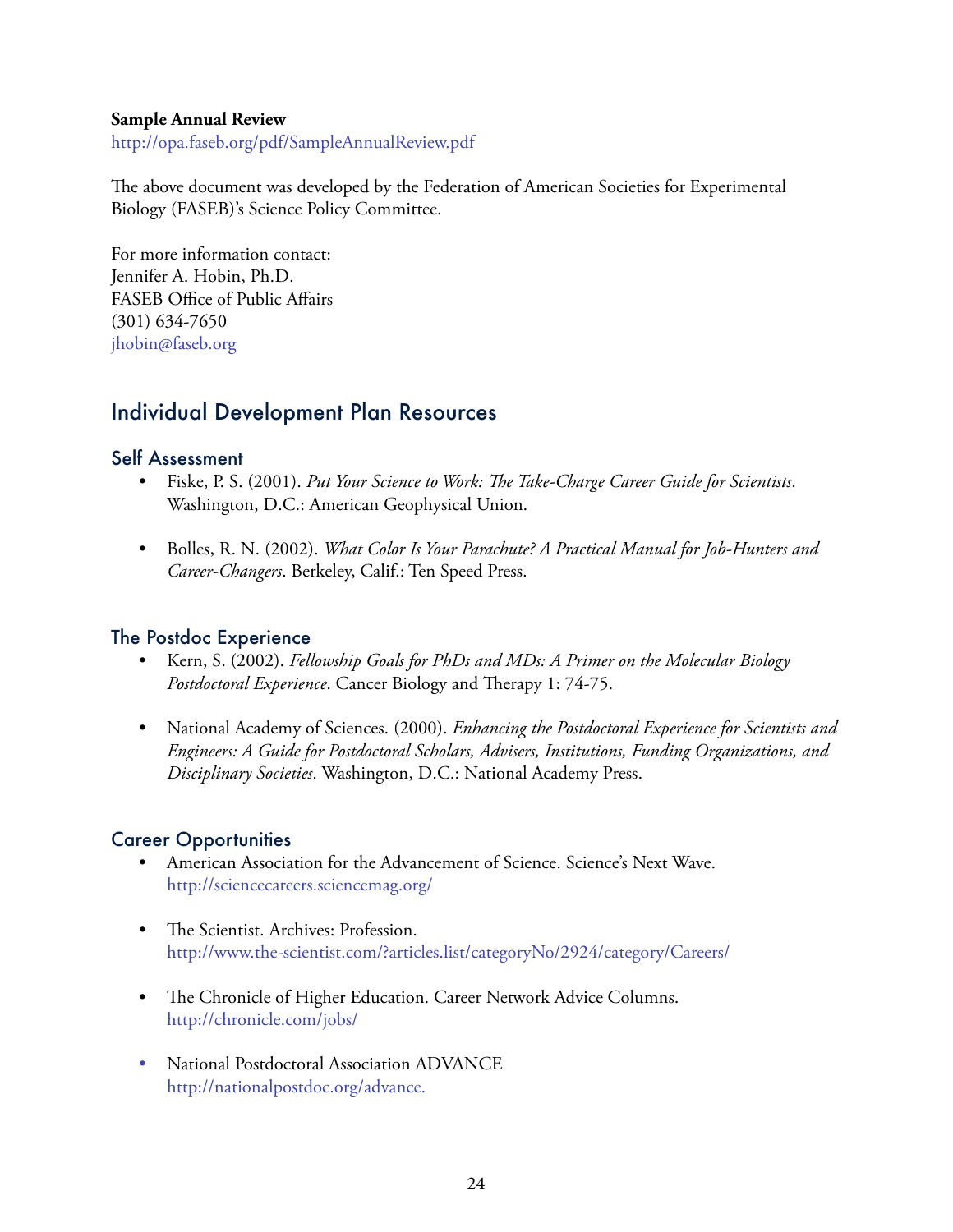- Federation of American Societies for Experimental Biology. (1997). *Graduate Education: Consensus Conference Report*. Bethesda, M.D. FASEB. http://www.faseb.org/Policy-and-Government-Affairs.aspx#sthash.DScEksuL.dpbs
- Heiberger and Vick, eds. (1996). *The Academic Job Search Handbook* (2nd ed.). University of Pennsylvania Press.
- Reis, R. M. (1997) *Tomorrow's Professor. Preparing for Academic Careers in Science and Engineering*. New York: IEEE Press. 1997.
- Listserv: Tomorrow's Professor. http://cgi.stanford.edu/~dept-ctl/cgi-bin/tomprof/postings.php
- Barker, K. (2002). *At the Helm: A Laboratory Navigator*. Cold Spring Harbor, NY: Cold Spring Harbor Laboratory Press.

#### Resources on Non-Academic Careers

- Robbins-Roth, C. ed. (1998). *Alternative Careers in Science. Leaving the Ivory Tower*. San Diego, Calif.: Academic Press.
- Kreeger, K. Y. (1999). *Guide to Nontraditional Careers in Science*. London: Taylor & Francis Group.

\* These resources are not considered endorsements, per se.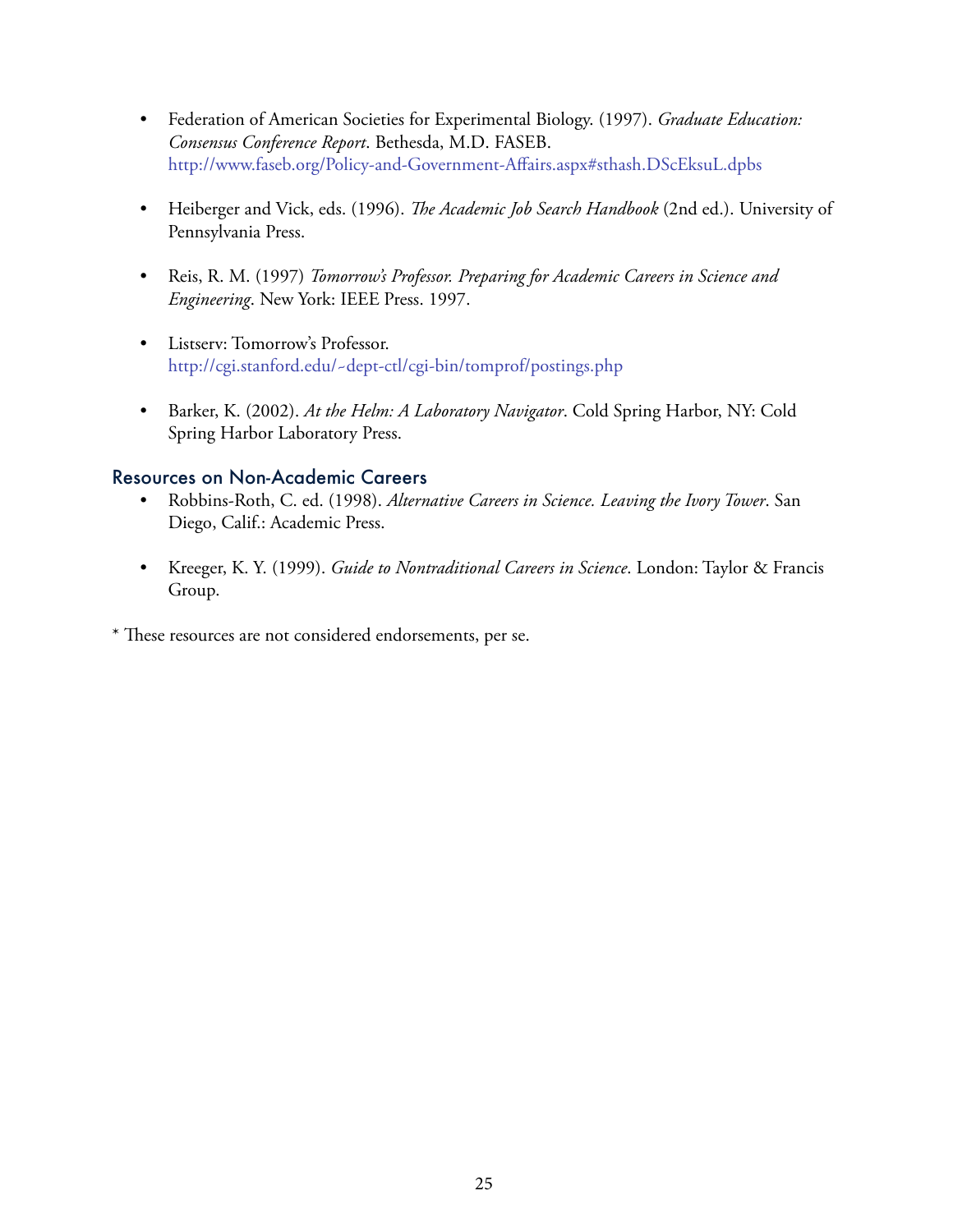## III. Annual Evaluation for Research Fellows

The research fellow should complete assessment and then the PI will be given the opportunity to make his/her comments.

Please comment on the following:

#### Interpersonal skills and ability to work with the lab team

*This refers to such items such as cooperation with others, fostering lab growth, reliability, etc.* 

#### **Postdoc Comments:**

**Mentor Comments:** 

#### Communication Skills

*Consider written and oral communication, level of clarity, presentation skills and so on.*

#### **Postdoc Comments:**

**Mentor Comments:**

#### Research Skills

*These include innovation, data interpretation, applying new techniques, taking ownership of projects, evaluating and improving current protocols.*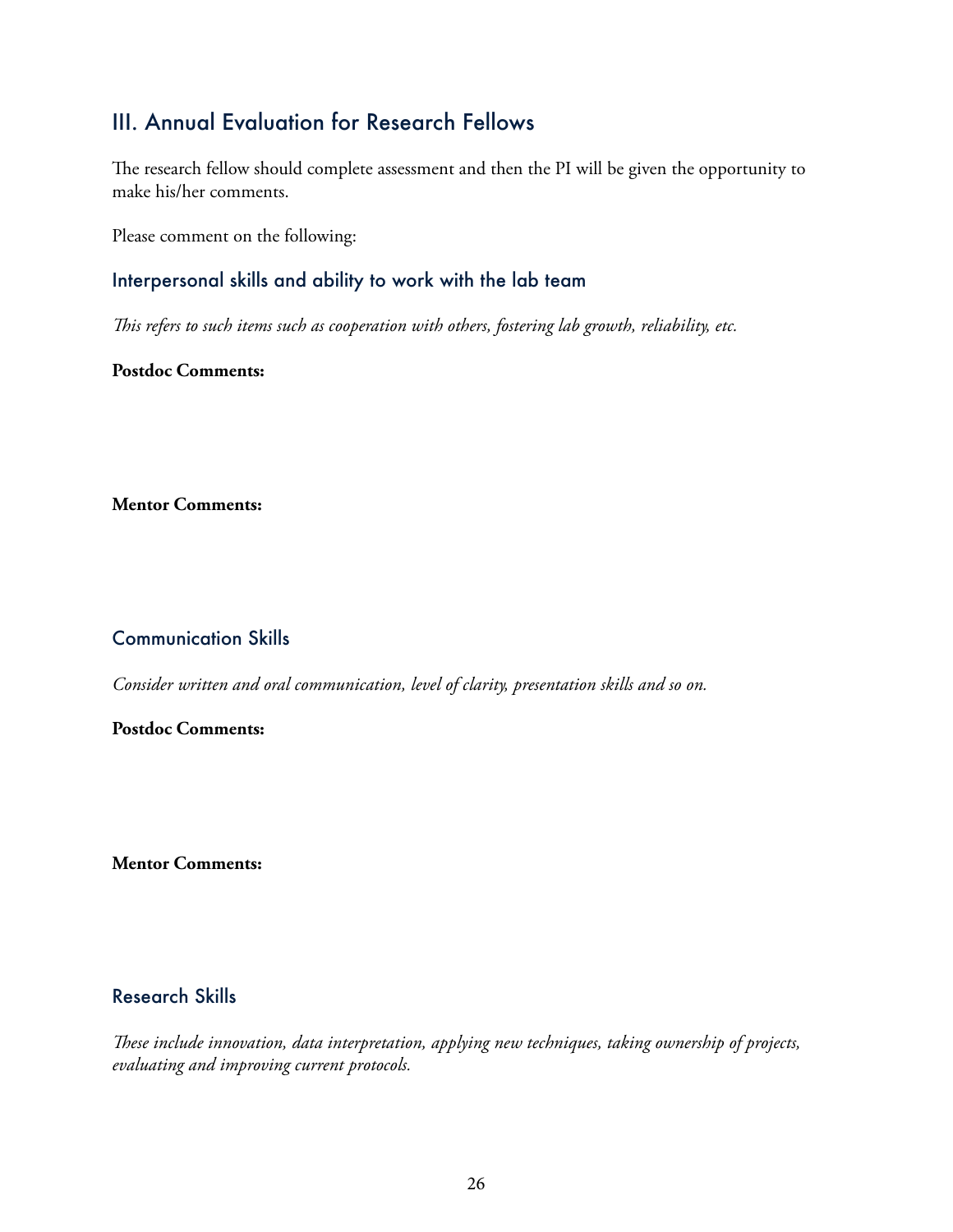**Postdoc Comments:** 

#### **Mentor Comments:**

#### Other Skills

*For example, reads and evaluates literature, assists with writing grant proposals, participating in department or national meetings, teaching and mentoring, leadership skills.*

#### **Postdoc Comments:**

**Mentor Comments:**

#### List Accomplishments

*Include publications, conference presentations, local lectures, grants or awards, grants pending, etc.*

**Postdoc Comments:** 

**Mentor Comments:**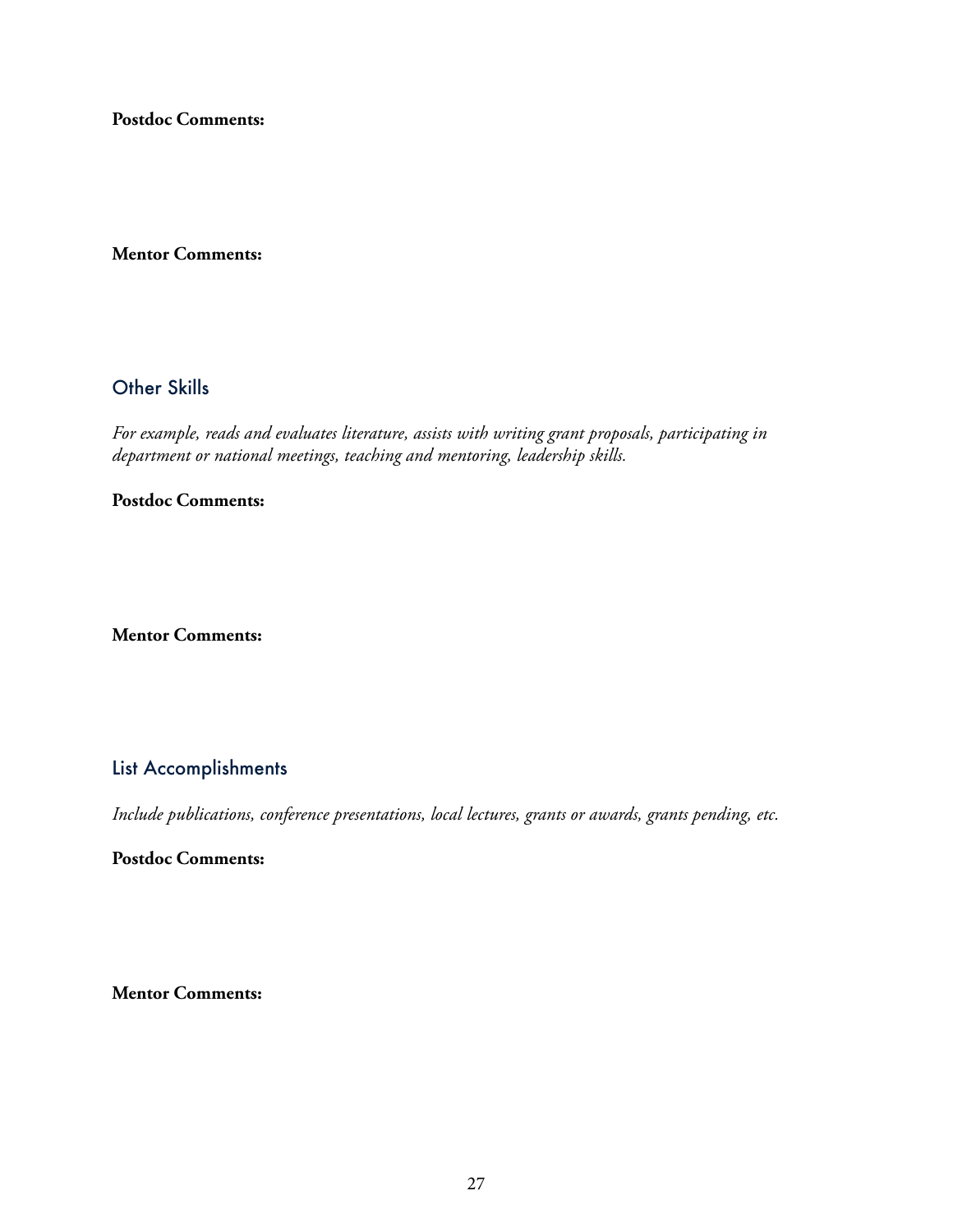28

## Development Plan

To be filled out by the mentor and discussed with the research fellow.

Review and discuss job expectations and develop a plan to successfully complete the postdoc appointment and to prepare him/her to meet personal goals.

| <b>Targeted Development Areas</b>                                          | <b>Goals for Upcoming Year</b>                                     |
|----------------------------------------------------------------------------|--------------------------------------------------------------------|
| List interpersonal, communication and/<br>or analytical skills to focus on | How will the achievement of goals be determined or<br>benchmarked? |
|                                                                            |                                                                    |
|                                                                            |                                                                    |
|                                                                            |                                                                    |
|                                                                            |                                                                    |
|                                                                            |                                                                    |
|                                                                            |                                                                    |
|                                                                            |                                                                    |
|                                                                            |                                                                    |

I have discussed the contents of this report with my mentor.

*Postdoctoral fellow signature: Date:*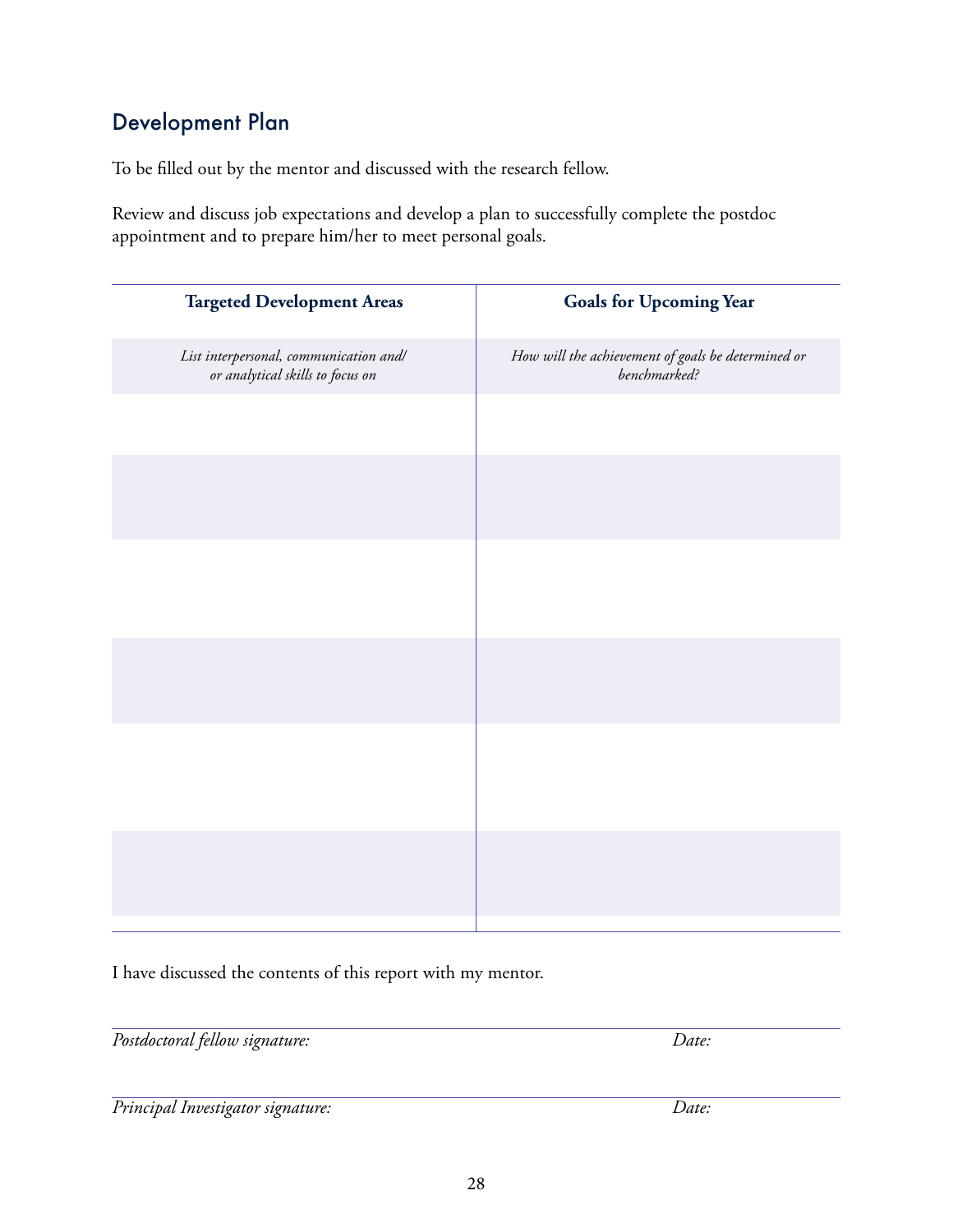## VI. Excerpt from the University of Michigan *Standard Practice Guide*

http://spg.umich.edu/



#### **UNIVERSITY OF MICHIGAN STANDARD PRACTICE GUIDE**

| <b>SECTION:</b>    | Personnel                                                                                                 | Number:                             | 201.19     |
|--------------------|-----------------------------------------------------------------------------------------------------------|-------------------------------------|------------|
| <b>SUBJECT:</b>    | <b>Postdoctoral Research Fellows</b>                                                                      | <b>Revised:</b><br>Date Issued:     | 04/30/2010 |
| <b>APPLIES TO:</b> | Research Fellows and Senior Research Fellows                                                              | <b>Review Date:</b><br>Attachments: | 04/30/2014 |
| <b>ISSUED BY:</b>  | Office of the Provost and Executive Vice President for Academic Affairs and University<br>Human Resources |                                     |            |
| <b>OWNER:</b>      | Office of the Provost and Executive Vice President for Academic Affairs                                   |                                     |            |

**I. Policy**

Since postdoctoral research training is a valuable educational path for scholars in certain academic fields, the University provides opportunities for individuals to be appointed as Research Fellows or Senior Research Fellows while receiving such training. Each Fellow's hiring unit should assign a tenured or tenure track instructional or research faculty member to provide mentorship to him or her.

#### **II. Regulations and Definitions**

- A. Titles and Term of Appointments
	- 1. Units at the University will use the title of Research Fellow when appointing individuals who already possess either a terminal doctoral degree (i.e. Ph.D.) or a professional doctorate (e.g., M.D., D.D.S, D.V.M.) and who are pursuing advanced scientific or scholarly training, which may be in a clinical setting but is outside of the traditional clinical service and does not involve direct patient care.
	- 2. Units may appoint Fellows as either Research Fellow or Senior Research Fellow, as appropriate to the circumstances. Research fellowships should be for one year or less, with the possibility of renewal in subsequent years, not to exceed a total of five years of postdoctoral training.
	- 3. Before extending an appointment offer, the hiring unit must first identify resources to support the appointment for the entire length of the appointment. If circumstances arise that require the hiring unit to terminate a Research Fellow appointment before the specified appointment end date, before notifying the Fellow the hiring unit should first consult with the appropriate Dean or Director and the Office of Academic Human Resources.
	- 4. Research Fellows are appointed for the purpose of providing them with advanced training as described above in section II.A.1. At the outset of the appointment, the faculty member who has been assigned as a mentor to the Fellow should communicate the hiring unit's standards regarding the responsibilities of the individual Research Fellows and the unit's expectations for how they should progress through their training. Like all members of the University community, it is the responsibility of each Research Fellow to perform all related activities to the best of his or her ability, in a collegial manner and with the highest standards of integrity.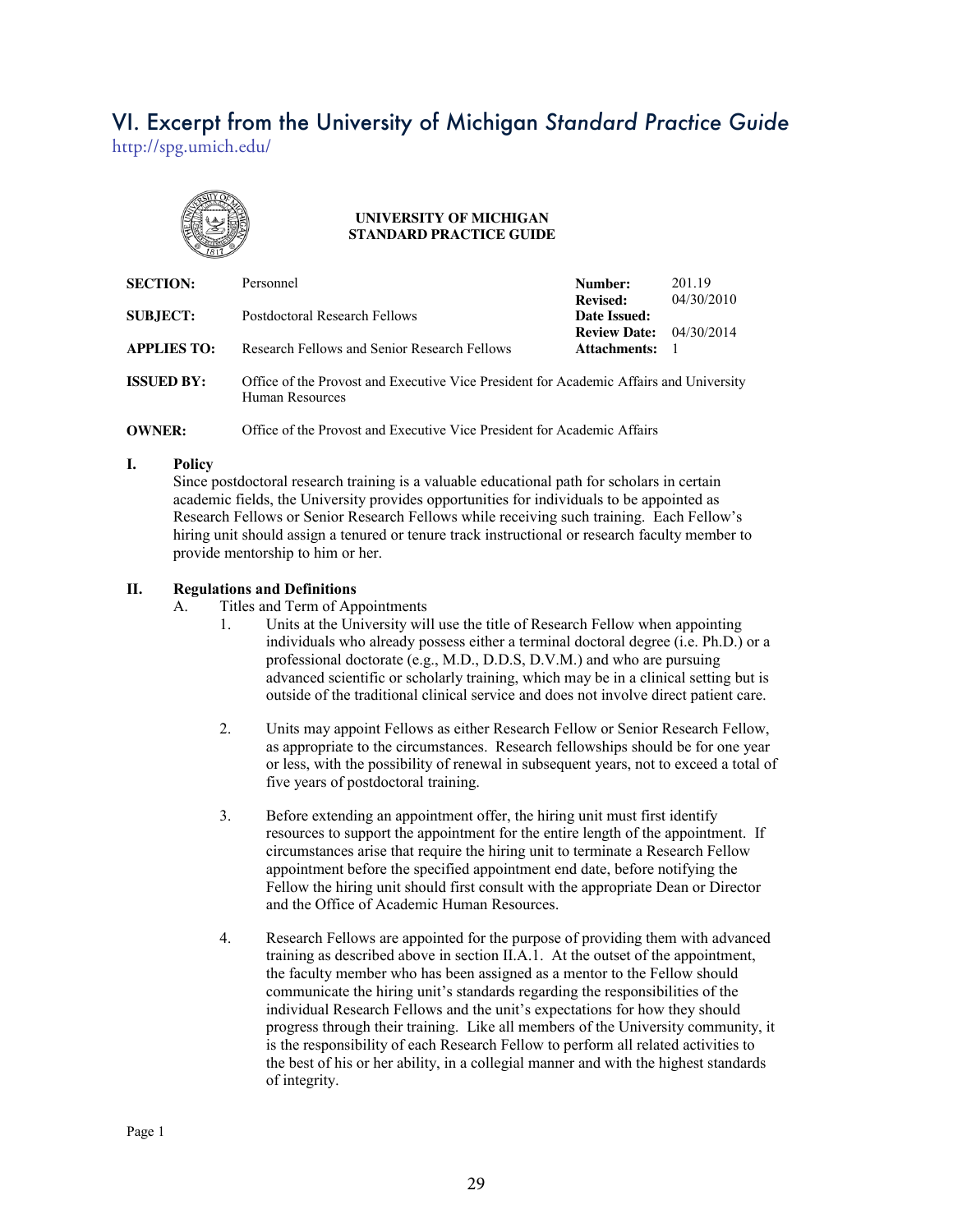

#### **UNIVERSITY OF MICHIGAN STANDARD PRACTICE GUIDE**

- 5. Typically and under the appointment terms, Research Fellows will receive a salary, regardless of fund source, for the services the unit expects them to perform. The most common arrangement is for the individual's training to be accomplished through the performance of obligations on a sponsored grant or contract.
- 6. Research Fellows who are paid via a fellowship, regardless of fund source, under which no service to the University is required, are considered "scholar trainees." The hiring units of "scholar trainees" may charge the cost of their fellowships to training grants, fellowships or various other University funds designated for such purposes. Appointments of such individuals will be at "0%" effort, with an Additional Pay Earnings Code of FEL that labels the money the unit will pay to the trainee as a fellowship.
- 7. Hiring units will use the title of House Officer for persons with professional doctorates whose training will involve patient care responsibilities, in a manner consistent with provisions of the contract between the University and the House Officers Association.
- 8. Research Fellows whose program of activities will involve classroom teaching as an "officer of instruction" must hold a separate appointment for this responsibility in a manner consistent with provisions of the contract between the University and the Lecturers' Employee Organization.

#### B. Support of Research Fellows Hiring units may pay fellowships and/or salaries and associated benefit costs with the type of funds described below:

- 1. Externally funded training grants or fellowships, which may be administered through the University or paid directly by the granting agency to the Fellow.
- 2. Sponsored research projects, when such training is consistent with the terms of the grant or contract.
- 3. University general funds or other funds.
- C. Approval of Research Fellows
	- 1. Before a mentor makes any type of commitment to hire a Research Fellow, the appointment must be approved by the Chairperson or the Dean/ Director of the teaching or research unit in which the appointment is to be made. Before approving a Research Fellow appointment, the Dean or Director will assure that the hiring unit has met the terms described below:
	- 2. The hiring unit has identified or will be able to identify appropriate fund sources to cover the cost of the Fellow's fellowship and/or salary and the required University contributions to fringe benefits associated with the fellowship.
	- 3. The hiring unit is able to make space available for the Fellow's use.

Page 2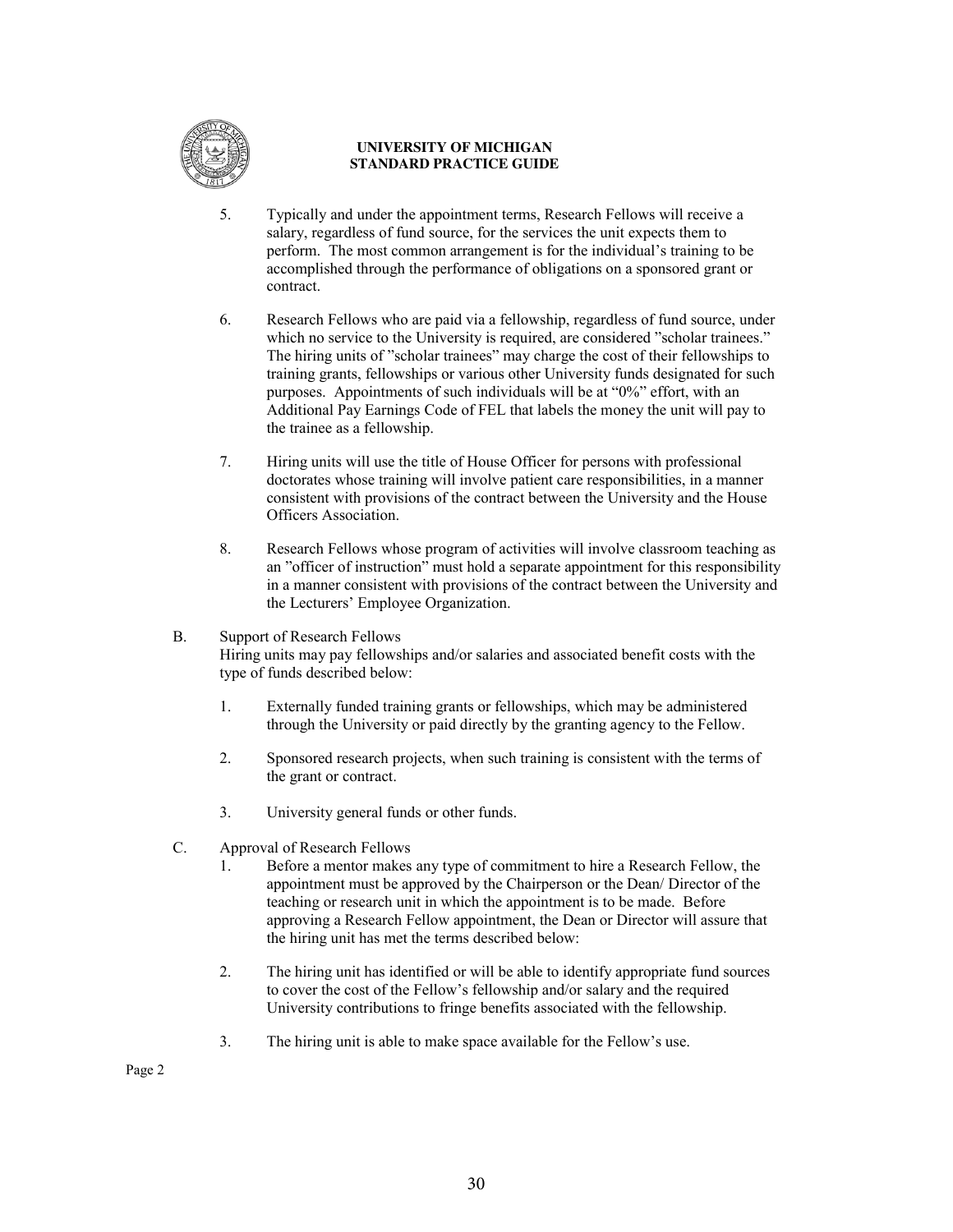

#### **UNIVERSITY OF MICHIGAN STANDARD PRACTICE GUIDE**

- 4. The mentor and the Fellow have agreed upon a proposed training program that will enhance the Fellow's scholarship and ability as a researcher.
- 5. The hiring unit has a conflict resolution process available to the Fellow to raise concerns or problems connected with the fellowship. (Attachment 'A' provides a generic sample of such a process. Appointing units should devise guidelines appropriate to their own culture and organizational context).

#### D. Terms and Benefits of Research Fellow appointments: All Research Fellows will:

- 1) Be required to enroll themselves and their dependents, as necessary, in the University group health and dental plans using the same rate structure that applies to University staff. The University may waive the requirement to enroll if the Fellow is covered by equivalent insurance, or for religious reasons. If the Fellow fails to enroll within thirty days after appointment, the Fellow will be enrolled as a one-person subscriber.
- 2) Have the opportunity to enroll in the University group life insurance program at the same cost and under the same conditions as University faculty and staff
- 3) Be covered by the University's worker's compensation insurance and, when travelling on University business, by the University's travel accident insurance
- 4) Be listed in the appropriate University directory(ies)
- 5) Have access to the University's libraries on the same basis as research faculty
- 6) Have the opportunity to use recreational facilities and to purchase athletic event tickets and University parking permits under the same conditions and at the same cost as for University faculty and staff
- 7) Upon certification by the mentor of successful completion of training, the Office of the Vice President for Research will issue a suitable recognition to the Fellow and will notify the Alumni Records Office for inclusion of the Fellow in its records.
- 8) Fellows who receive a salary through their appointments, as described in section II A. 5., are eligible for:
	- a. Annual vacation allowance equivalent to one month in twelve (22 workdays) for fellows appointed in yearlong increments. Fellows who are either part-time (i.e. less than 100% effort) or who are appointed for at least six months but less than one year shall receive a pro-rata vacation allowance. Fellows must take vacation time during the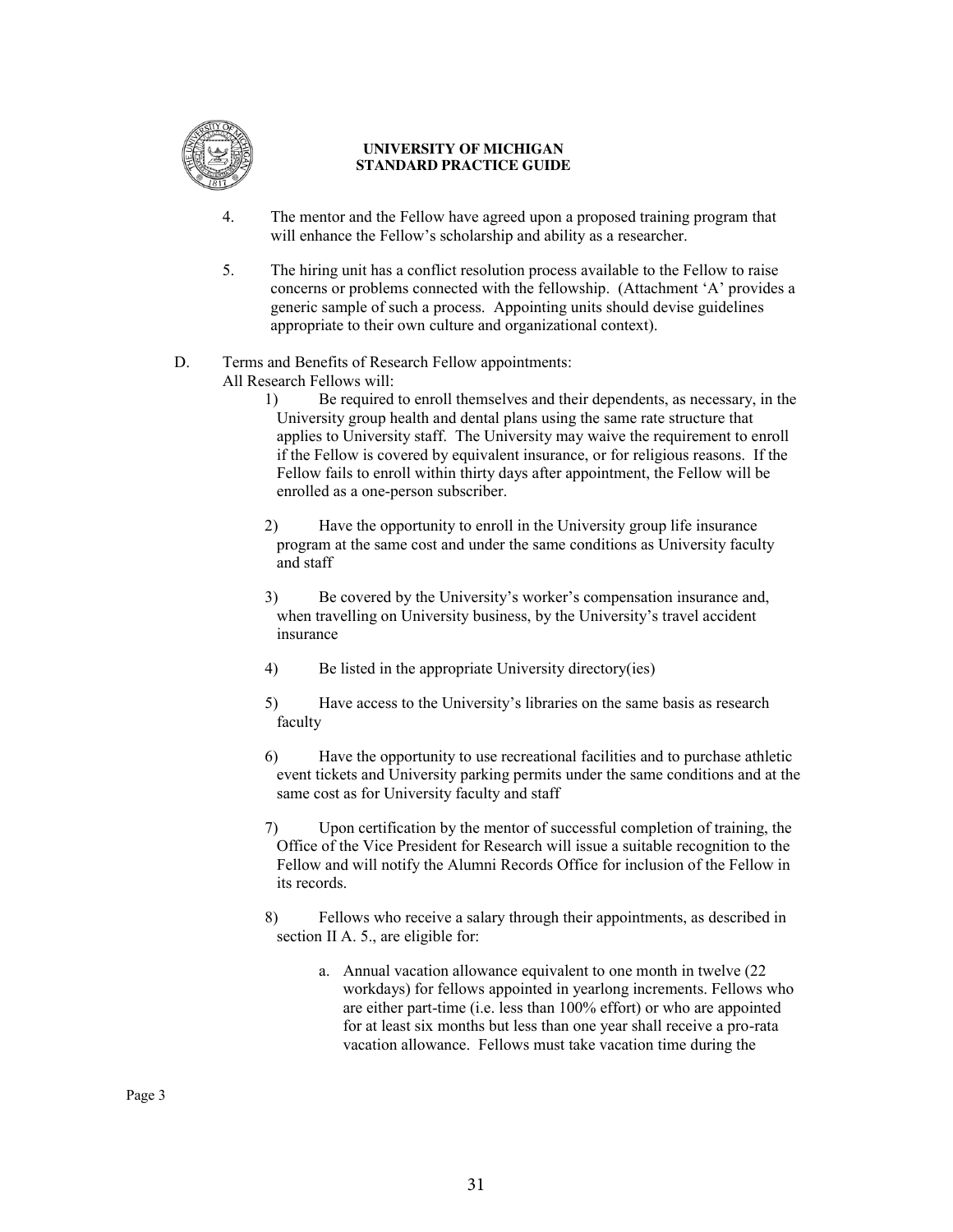

#### **UNIVERSITY OF MICHIGAN STANDARD PRACTICE GUIDE**

annual appointment period. The University will not provide pay in lieu of time off.

b. Up to three weeks per year of paid sick leave, if unable to fulfill responsibilities because of personal sickness, childbirth, or injury. The Fellow may also use the three weeks of paid leave to care for a family member due to personal sickness, childbirth, or injury, or to care for his or her newly born, newly adopted or newly fostered child.

Note: Appointing units must maintain records related to attendance and usage of vacation or sick leave allocations described in D. 8.a. and b. above. No attendance or absence records are maintained for Research Fellows by the Payroll Office or other central units. University costs associated with vacation and sick leave will be assigned to the account from which the Fellow's salary is paid. If the account is insufficient to cover the full cost of benefits, the unit must notify the appropriate fund area of Financial Operations and identify another suitable account to which the benefit costs can be charged.

- E. Withholding of Taxes and Reporting of Income
	- 1. Federal and State income taxes and FICA taxes will be withheld and a Form W-2 filed with the IRS for Research Fellows as described in section II. A. (5.) above.
	- 2. Exception: No Federal, State or FICA taxes will be withheld from payments issued to Fellows who are "scholar trainees" (as described in section II. A. 6.) because such payments are not considered "wages." It is, however, "income" to the Fellow and may be taxable under Federal and State law.

Because a Form W-2 will not be issued, fellows may contact the Payroll Office to request a "fellowship letter" that will state the amount of fellowship received. The Fellow may use this letter as documentation when filing annual tax returns.

F. Selection

Given the variety of existing postdoctoral programs, there are no uniform search or selection procedures that hiring units must follow prior to appointing an individual in a Research Fellow position. However, hiring units must observe University policies on non-discrimination and make good faith efforts to develop broad and inclusive selection pools when undertaking searches. When a hiring unit wants to move a Research Fellow to a regular faculty or staff appointment, it should follow the customary recruitment policies and procedures described in SPG 201.22 *Recruitment and Employment Process (Regular).*

**Procedures:** http://hr.umich.edu/procedures/spg201-19.html